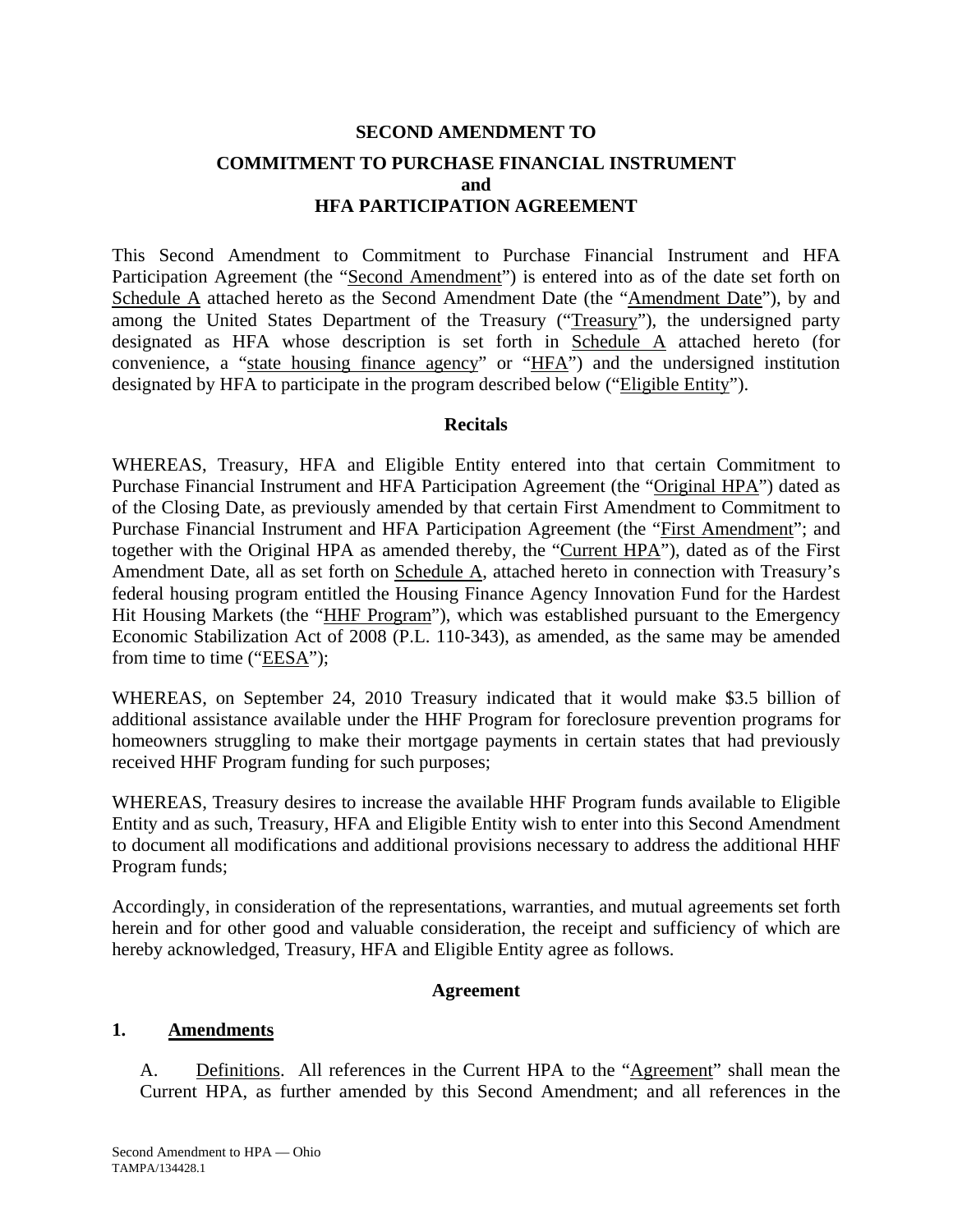Current HPA to Schedules A or B shall mean the Schedules A or B attached to this Second Amendment. All references herein to the "HPA" shall mean the Current HPA, as further amended by this Second Amendment.

B. Schedule A. Schedule A attached to the Current HPA is hereby deleted in its entirety and replaced with Schedule A attached to this Second Amendment.

C. Schedule B. Schedule B attached to the Current HPA is hereby deleted in its entirety and replaced with Schedule B attached to this Second Amendment.

# **2. Representations, Warranties and Covenants**

A. HFA and Eligible Entity. HFA and Eligible Entity, each for itself, make the following representations, warranties and covenants to Treasury and the truth and accuracy of such representations and warranties and compliance with and performance of such covenants are continuing obligations of HFA and Eligible Entity, each as to itself. In the event that any of the representations or warranties made herein cease to be true and correct or HFA or Eligible Entity breaches any of its covenants made herein, HFA or Eligible Entity, as the case may be, agrees to notify Treasury immediately and the same shall constitute an Event of Default under the HPA.

(1) HFA and Eligible Entity each hereby certifies, represents and warrants as of the date hereof that each of the representations and warranties of HFA or Eligible Entity, as applicable, contained in the HPA are true, correct, accurate and complete in all material respects as of the date hereof. All covenants of HFA or Eligible Entity, as applicable, contained in the HPA shall remain in full force and effect and neither HFA, nor Eligible Entity is in breach of any such covenant.

(2) Eligible Entity has the full corporate power and authority to enter into, execute, and deliver this Second Amendment and any other closing documentation delivered to Treasury in connection with this Second Amendment, and to perform its obligations hereunder and thereunder.

(3) HFA has the full legal power and authority to enter into, execute, and deliver this Second Amendment and any other closing documentation delivered to Treasury in connection with this Second Amendment, and to perform its obligations hereunder and thereunder.

## **3. Administrative Expenses**

Notwithstanding anything to the contrary contained in the Current HPA as amended by this Second Amendment, HFA and Eligible Entity may from time to time submit adjusted budgets to Treasury requesting approval to re-allocate HHF Funds to pay actual program expenses as set forth on a proposed Schedule C. In the event that Treasury shall approve an adjusted budget, in Treasury's sole discretion, the parties shall enter into an amendment to the HPA to modify Schedules A, B and C as necessary.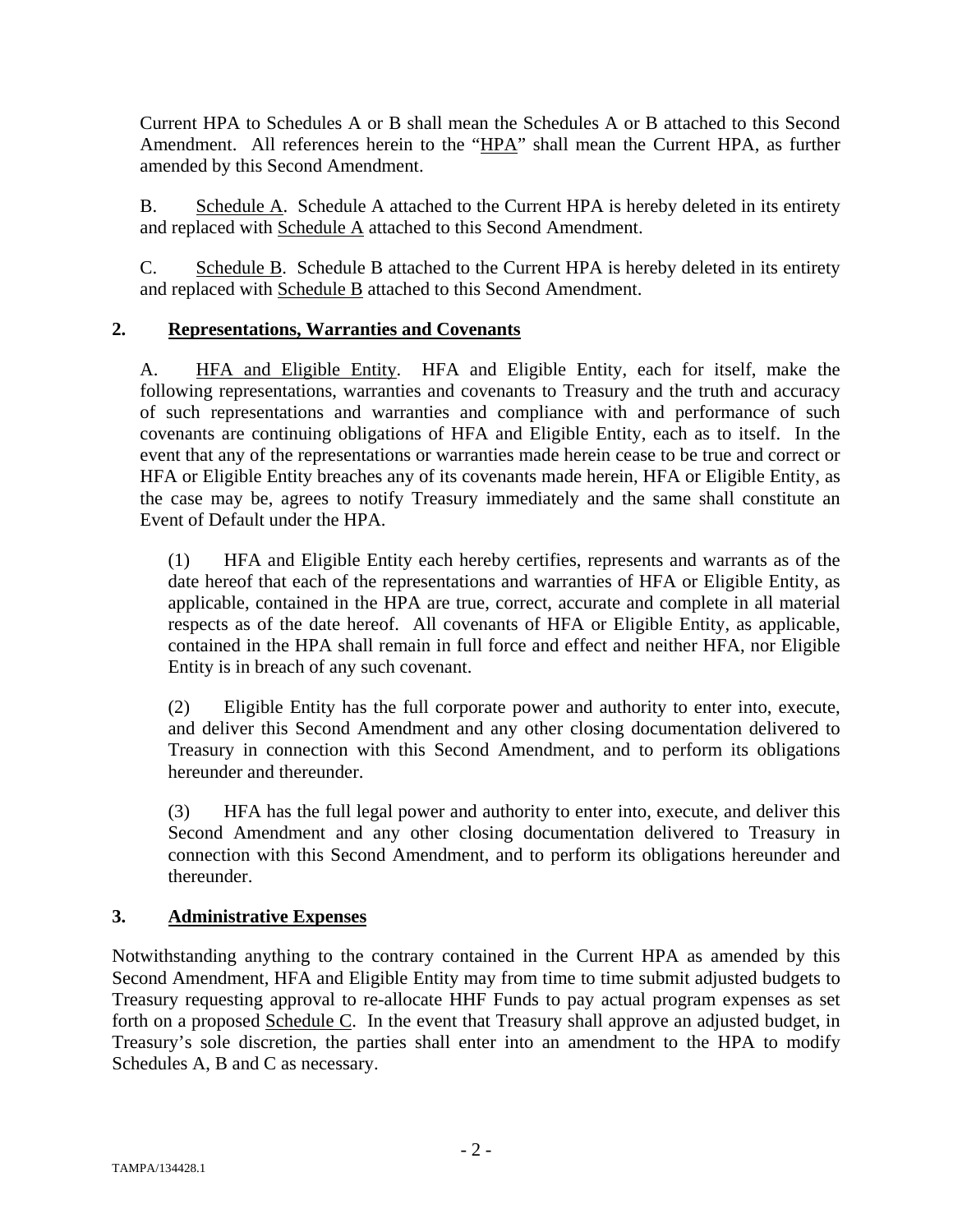## **4. Miscellaneous**

A. The recitals set forth at the beginning of this Second Amendment are true and accurate and are incorporated herein by this reference.

B. Capitalized terms used but not defined herein shall have the meanings ascribed to them in the HPA.

C. Any provision of the HPA that is determined to be prohibited or unenforceable in any jurisdiction shall, as to such jurisdiction, be ineffective to the extent of such prohibition or unenforceability without invalidating the remaining provisions of the HPA, and no such prohibition or unenforceability in any jurisdiction shall invalidate such provision in any other jurisdiction.

D. This Second Amendment may be executed in two or more counterparts (and by different parties on separate counterparts), each of which shall be deemed an original, but all of which together shall constitute one and the same instrument. Facsimile or electronic copies of this Second Amendment shall be treated as originals for all purposes.

## [SIGNATURE PAGE FOLLOWS; REMAINDER OF PAGE INTENTIONALLY LEFT BLANK]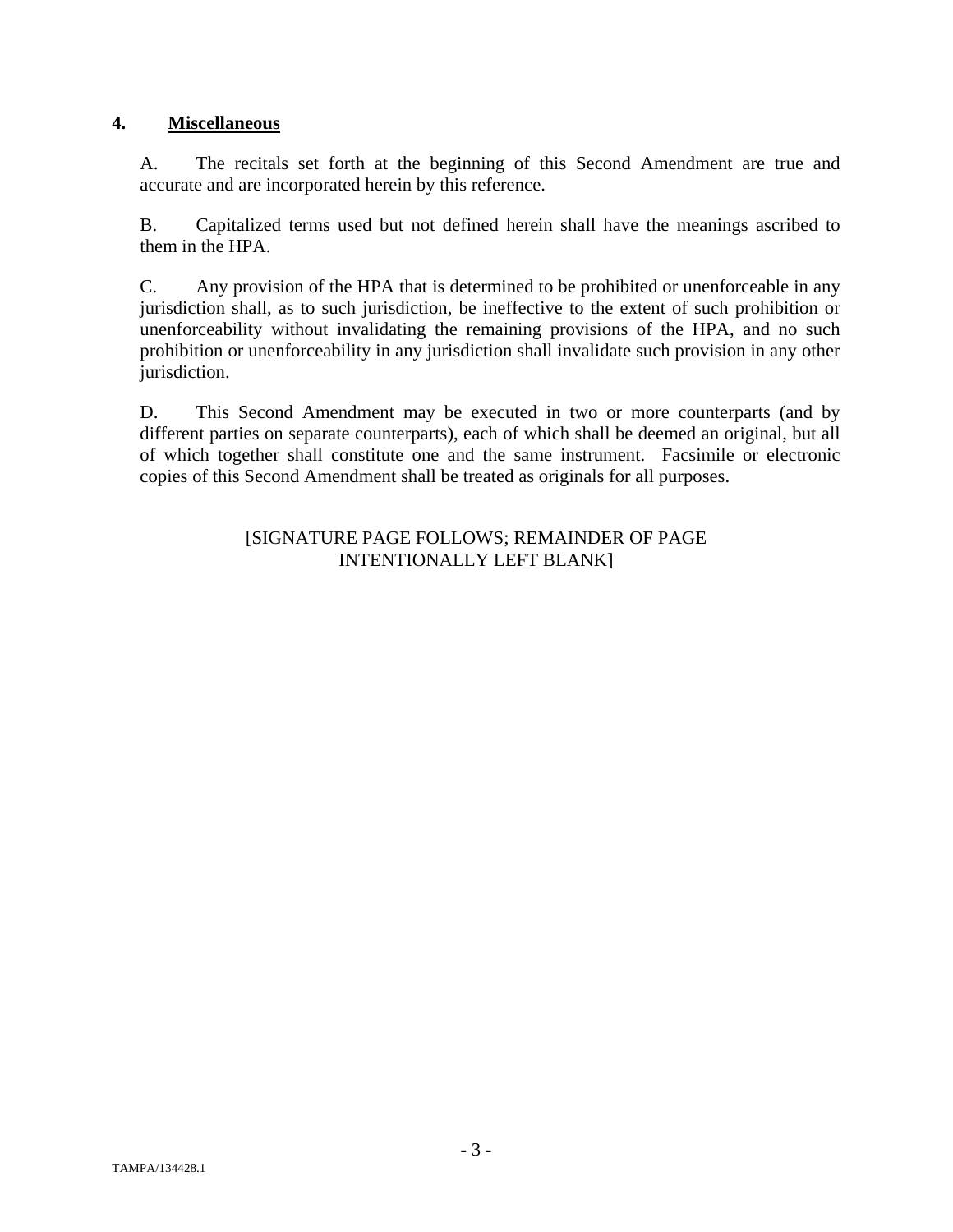In Witness Whereof, HFA, Eligible Entity and Treasury by their duly authorized officials hereby execute and deliver this Second Amendment to Commitment to Purchase Financial Instrument and HFA Participation Agreement as of the Amendment Date.

HFA:

## **TREASURY:**

OHIO HOUSING FINANCE AGENCY

UNITED STATES DEPARTMENT OF THE **TREASURY** 

By:

By:

Name: Herbert M. Allison, Jr.

Title: Assistant Secretary for L **Financial Stability** 

## **ELIGIBLE ENTITY:**

Name:

Title:

OHIO HOMEOWNER ASSISTANCE LLC

By:

Name: Title: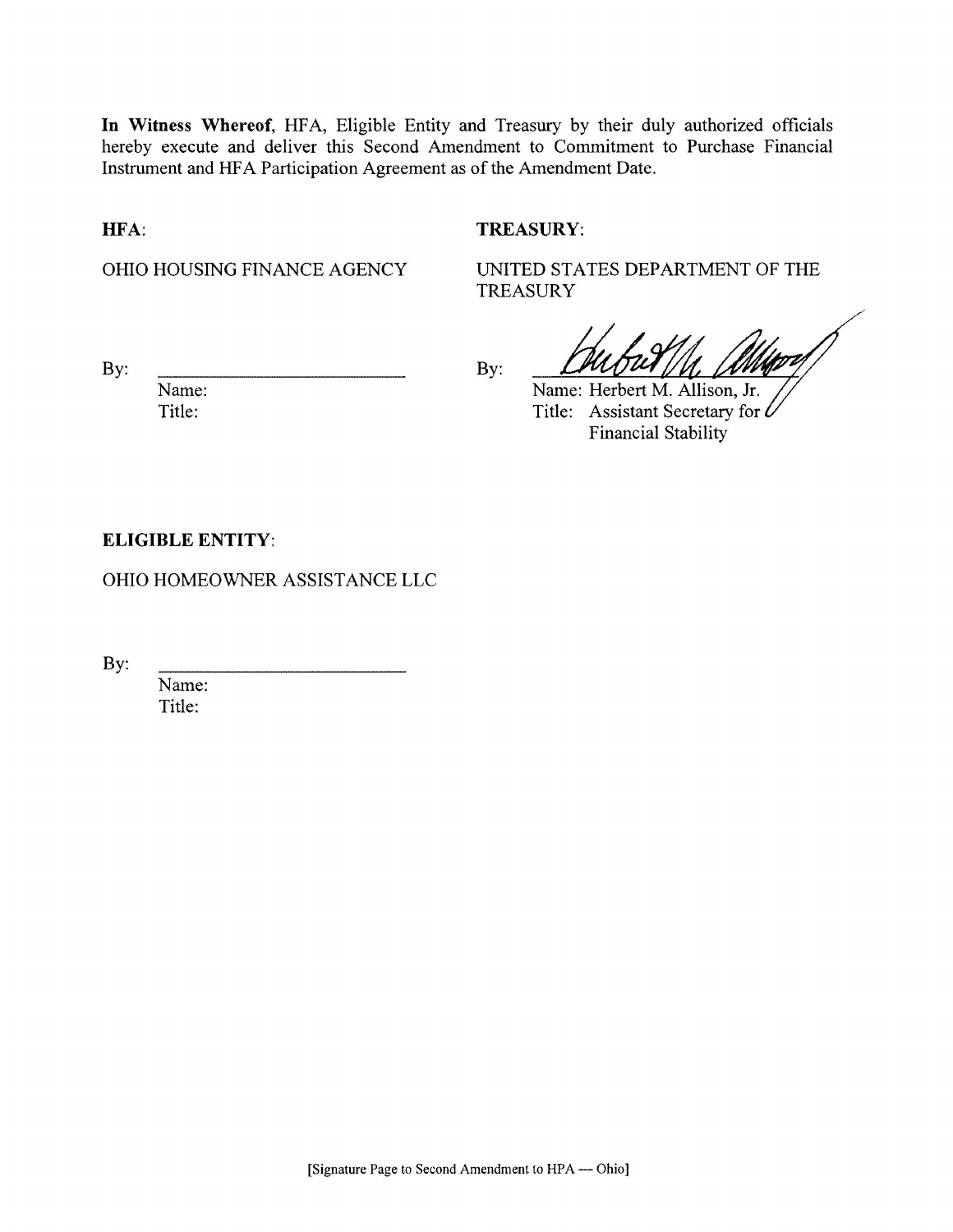**In Witness Whereof**, HFA, Eligible Entity and Treasury by their duly authorized officials hereby execute and deliver this Second Amendment to Commitment to Purchase Financial Instrument and HFA Participation Agreement as of the Amendment Date.

## **HFA**: **TREASURY**:

OHIO HOUSING FINANCE AGENCY UNITED STATES DEPARTMENT OF THE **TREASURY** 

By:  $/s/Douglas A. Garver$  By: Name: Douglas A. Garver Name: Herbert M. Allison, Jr.

Title: Executive Director Title: Assistant Secretary for Financial Stability

## **ELIGIBLE ENTITY**:

OHIO HOMEOWNER ASSISTANCE LLC

By: /s/ Harold D. Keller Name: Harold D. Keller Title: President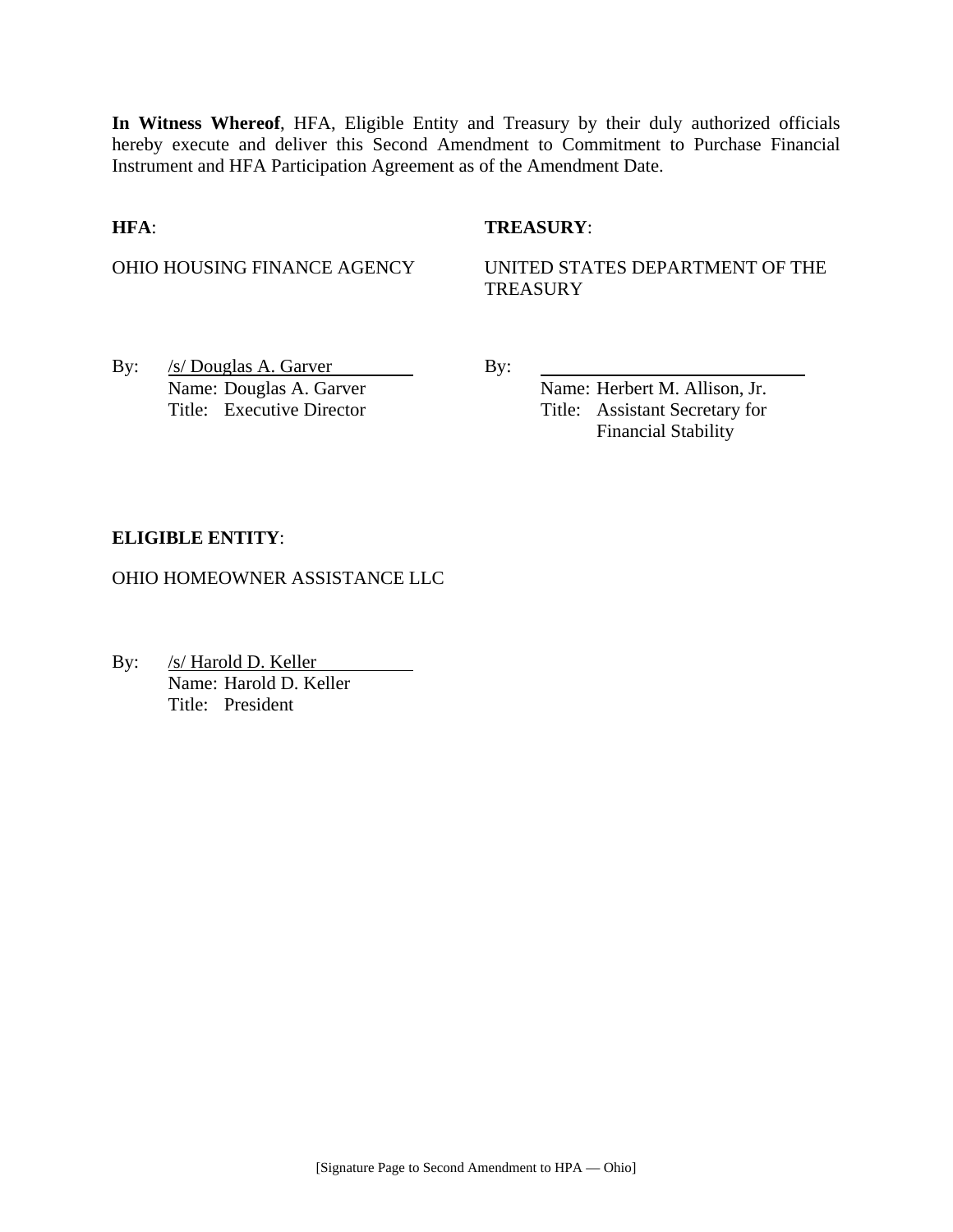# **EXHIBITS AND SCHEDULES**

Schedule A Basic Information

Schedule B Service Schedules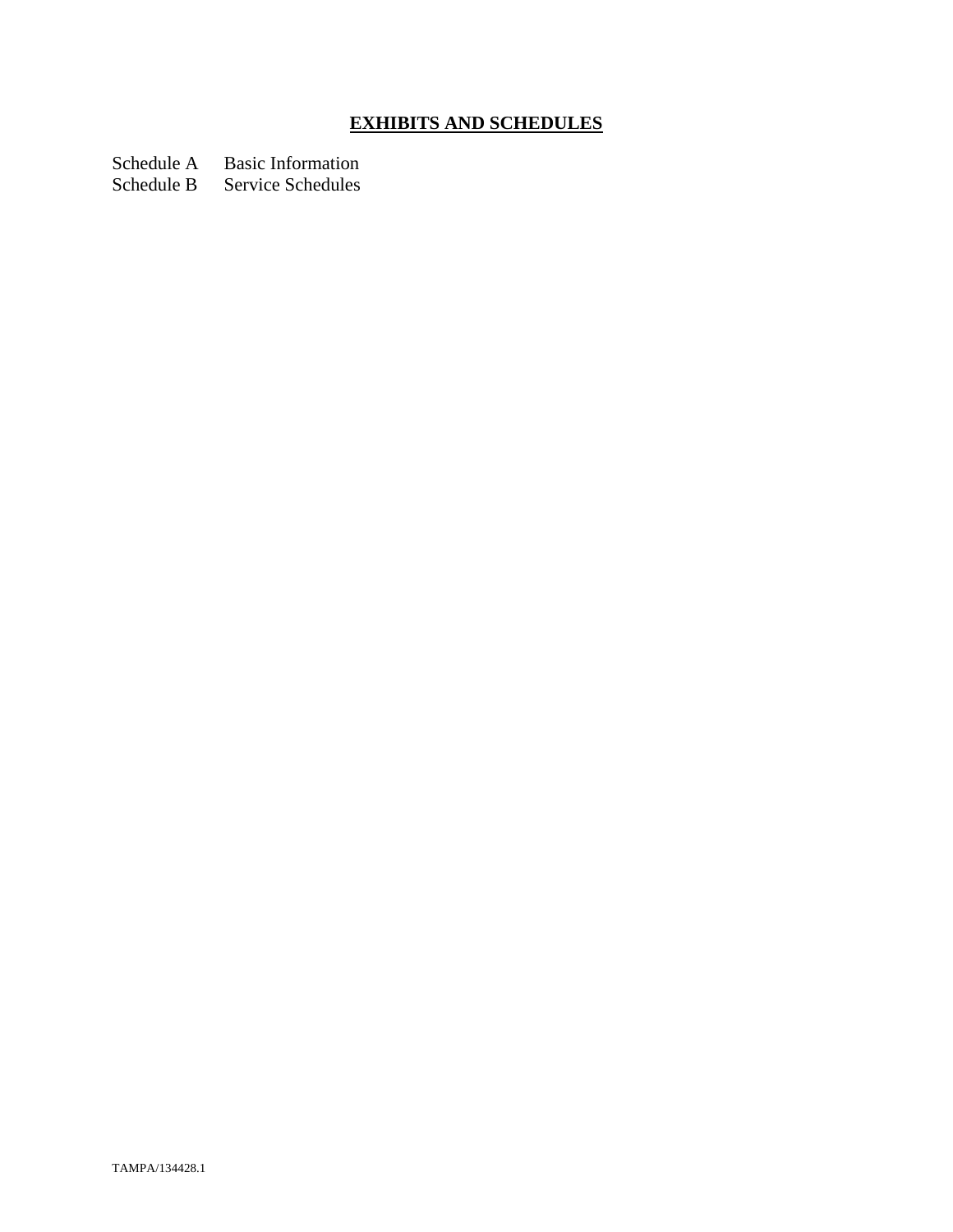# **SCHEDULE A**

## **BASIC INFORMATION**

| Eligible Entity Information:            |                                |
|-----------------------------------------|--------------------------------|
| Name of the Eligible Entity:            | Ohio Homeowner Assistance LLC  |
| Corporate or other organizational form: | Ohio limited liability company |
| Jurisdiction of organization:           | Ohio                           |
| Notice Information:                     |                                |

| <b>HFA</b> Information: |                                                  |
|-------------------------|--------------------------------------------------|
| Name of HFA:            | <b>Ohio Housing Finance Agency</b>               |
| Organizational form:    | An agency under the laws of the State of<br>Ohio |
| Date of Application:    | June 1, 2010                                     |
| Date of Action Plan:    | September 1, 2010                                |
| Notice Information:     |                                                  |

| Program Participation Cap:                                                   | \$570,395,099.00 |
|------------------------------------------------------------------------------|------------------|
| Portion of Program Participation Cap<br>Representing Original HHF Funds:     | \$172,000,000.00 |
| Portion of Program Participation Cap<br>Representing Unemployment HHF Funds: | \$148,728,864.00 |
| Permitted Expenses:                                                          | \$35,556,864.11  |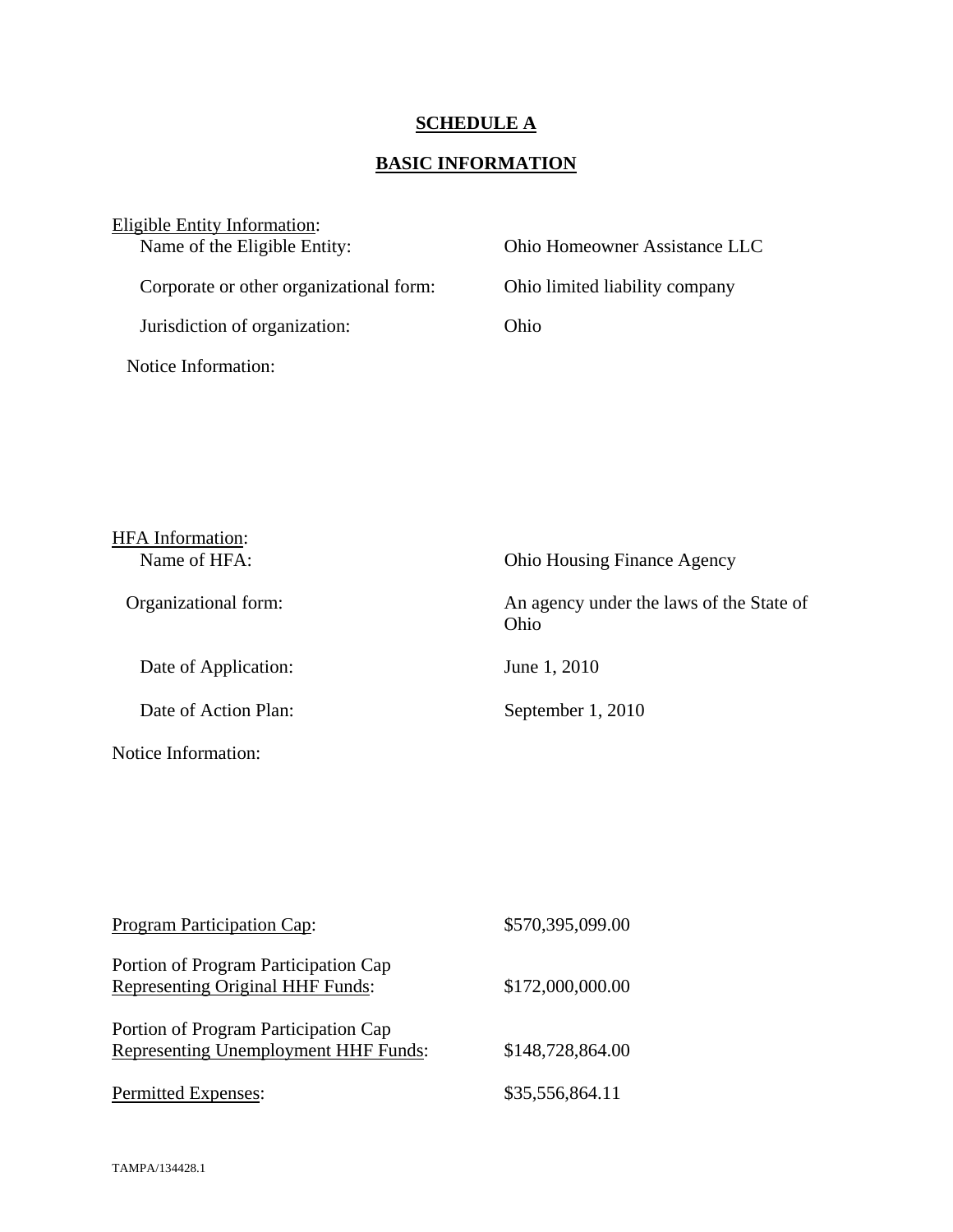| Closing Date:                                   | August 3, 2010                                                                                                                                         |
|-------------------------------------------------|--------------------------------------------------------------------------------------------------------------------------------------------------------|
| <b>First Amendment Date:</b>                    | September 23, 2010                                                                                                                                     |
| <b>Second Amendment Date:</b>                   | September 29, 2010                                                                                                                                     |
| Eligible Entity Depository Account Information: | See account information set forth in the<br>Depository Account Control Agreement<br>between Treasury and Eligible Entity<br>regarding the HHF Program. |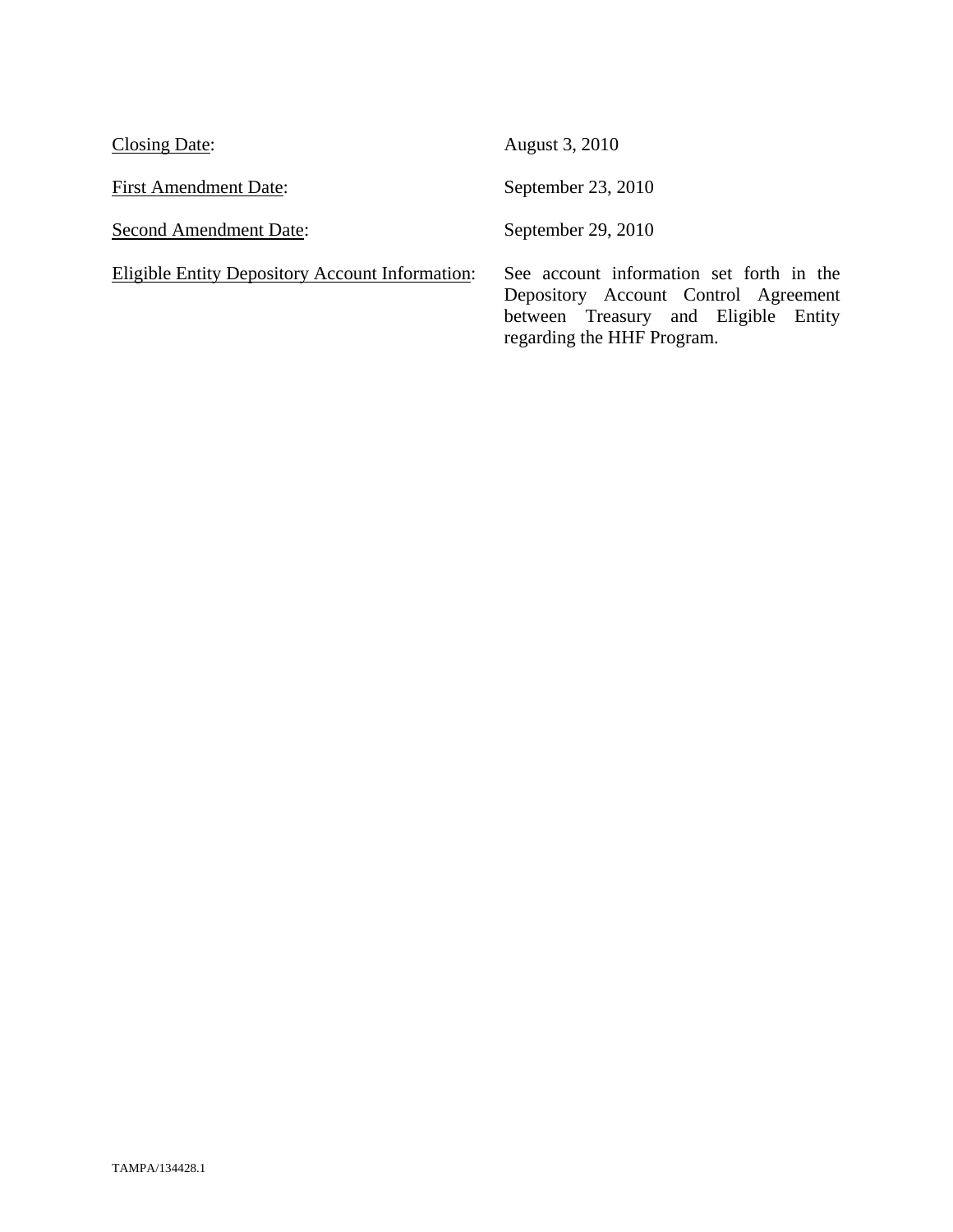## **SCHEDULE B**

## **SERVICE SCHEDULES**

The Service Schedules attached as Schedule B to the Current HPA are hereby deleted in their entirety and replaced with the attached Service Schedules (numbered sequentially as Service Schedule B-1, Service Schedule B-2, et. seq.), which collectively comprise Schedule B to the HPA.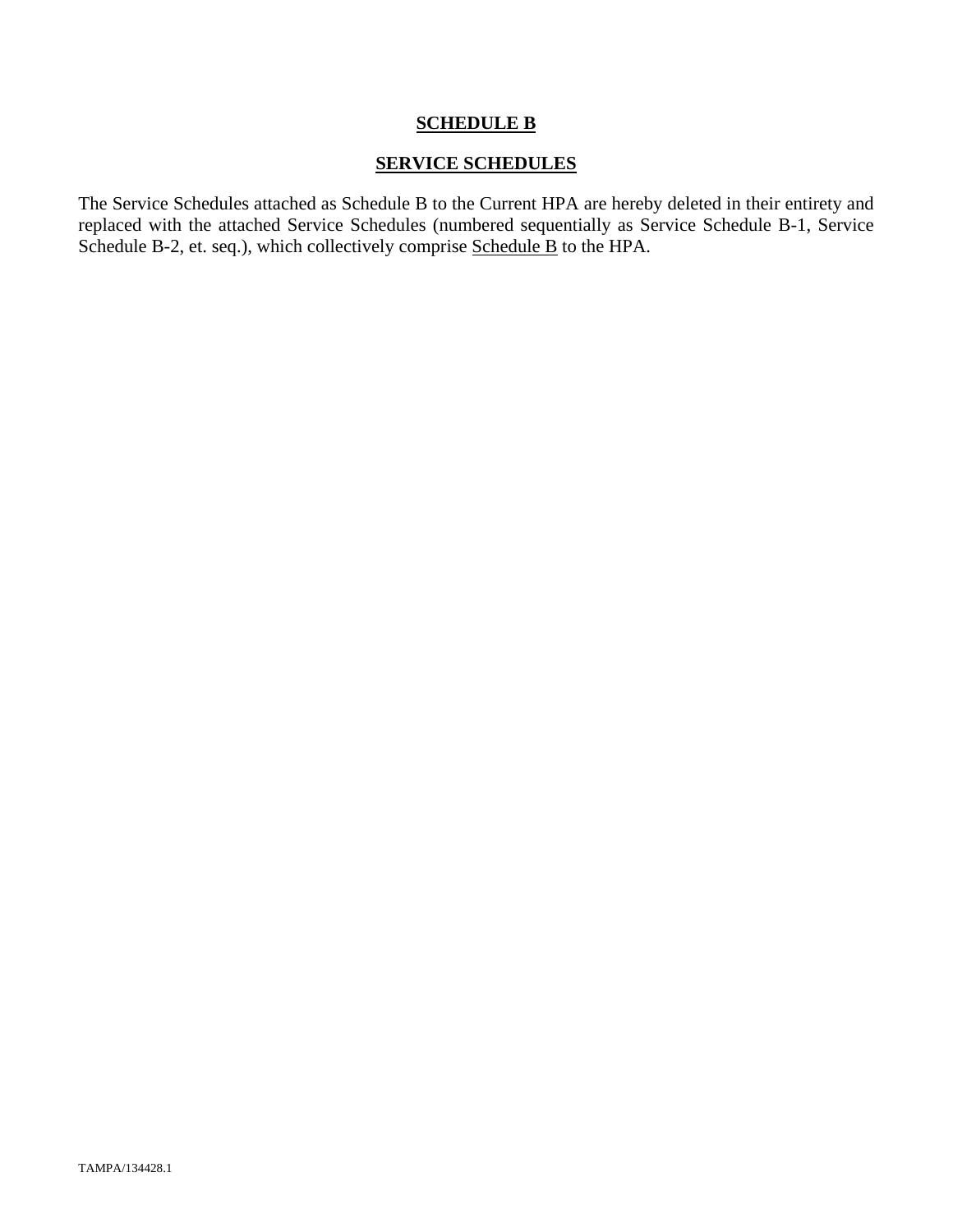## **Ohio Housing Finance Agency (OHFA) Rescue Payment Assistance Program Summary Guidelines**

| 1. | <b>Program Overview</b>                                                               | The Rescue Payment Assistance Program will provide funds to<br>lenders/servicers on behalf of homeowners who are delinquent<br>on their mortgage payments due to a delay in receiving<br>unemployment benefits, insufficient income or other unforeseen<br>circumstances, by bringing them current on delinquent mortgage<br>obligations.<br>Allowable uses of the funds will include the following:<br>Delinquent mortgage payments;                                                                            |
|----|---------------------------------------------------------------------------------------|------------------------------------------------------------------------------------------------------------------------------------------------------------------------------------------------------------------------------------------------------------------------------------------------------------------------------------------------------------------------------------------------------------------------------------------------------------------------------------------------------------------|
|    |                                                                                       | Late fees, inspection fees, and attorney fees related to<br>a successful/closed loan modification;<br>Delinquent property taxes or escrow shortage; and<br>Up to one year of standard homeowner's insurance if a<br>lender/servicer has previously imposed forced - placed<br>insurance on the property. Forced-placed insurance is<br>high cost insurance which serves only to protect the<br>mortgagee's interest in the property.                                                                             |
|    |                                                                                       | Assistance is subject to approval of the homeowner's HHF<br>Action Plan which is a plan relating solely to TARP-funded<br>modification programs that will be developed by a housing<br>counseling agency and approved by OHFA (the "HHF Action<br>Plan"). Homeowners may receive assistance from one or more<br>HHF Programs. The HHF Action Plan will determine the type(s)<br>and amount of HHF assistance for each homeowner, up to the<br>maximum total benefit amount for which the homeowner<br>qualifies. |
| 2. | <b>Program Goals</b>                                                                  | The goal of this program is to prevent avoidable foreclosure for<br>homeowners who have experienced a temporary hardship by<br>reinstating their past due first mortgage loans.                                                                                                                                                                                                                                                                                                                                  |
| 3. | <b>Target Population/</b><br><b>Areas</b>                                             | The Program will be available to eligible low- and moderate-<br>income homeowners throughout Ohio, up to the maximum benefit<br>amount listed on Exhibit 1. The Program also will be available to<br>eligible unemployed low- and moderate- income homeowners<br>throughout Ohio, up to \$15,000.                                                                                                                                                                                                                |
| 4. | <b>Program Allocation</b><br>(Excluding<br><b>Administrative</b><br><b>Expenses</b> ) | \$59,650,902.89                                                                                                                                                                                                                                                                                                                                                                                                                                                                                                  |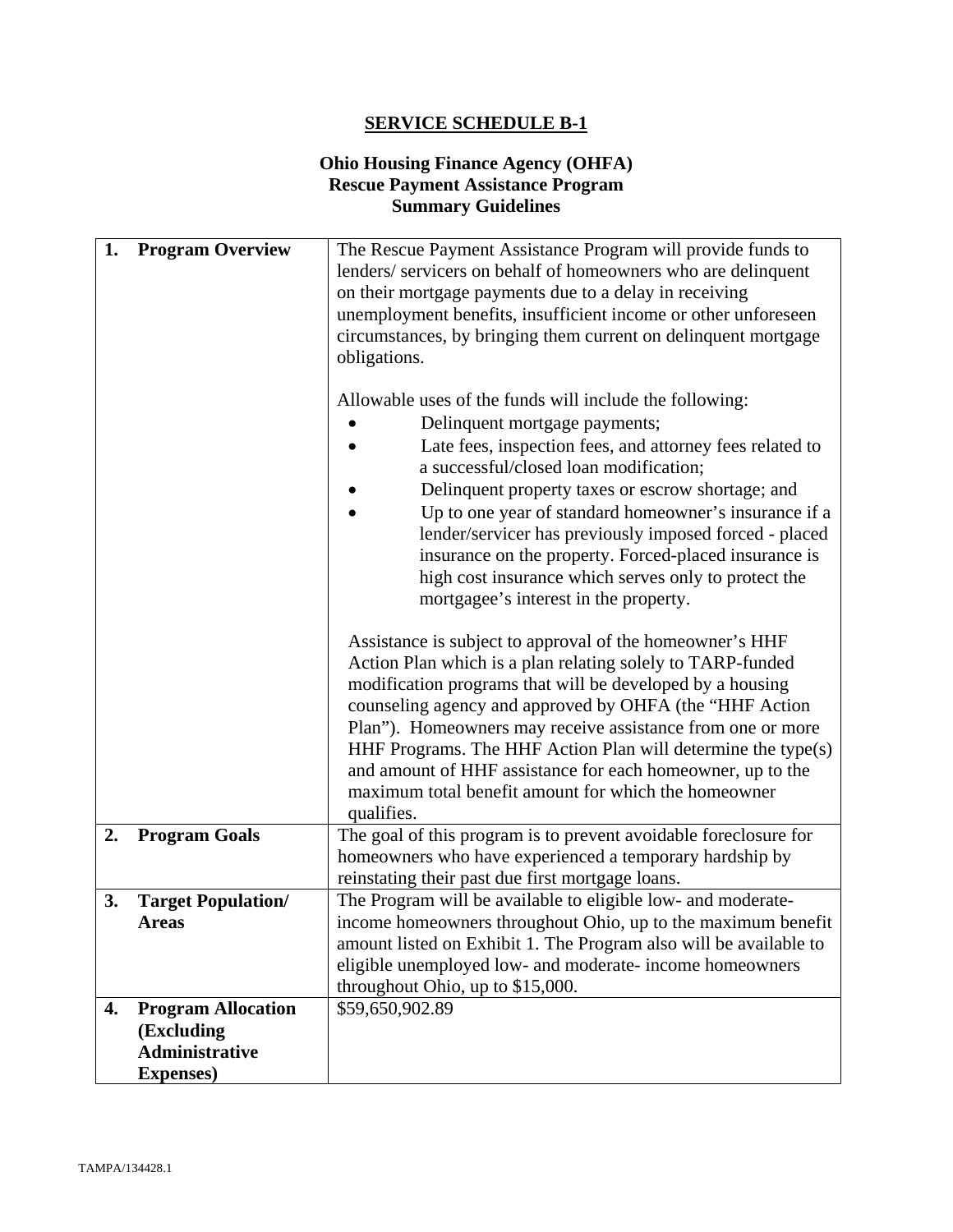| 5. | <b>Borrower Eligibility</b>                  | Homeowner must meet the following criteria:                                                                                                                                                                                                                                                                                                                                                                                                                                                                                                                                                                                                                                                                                                                                                                                                                                                                                                                                                                                                                                                                                                                                                                                                                                                    |
|----|----------------------------------------------|------------------------------------------------------------------------------------------------------------------------------------------------------------------------------------------------------------------------------------------------------------------------------------------------------------------------------------------------------------------------------------------------------------------------------------------------------------------------------------------------------------------------------------------------------------------------------------------------------------------------------------------------------------------------------------------------------------------------------------------------------------------------------------------------------------------------------------------------------------------------------------------------------------------------------------------------------------------------------------------------------------------------------------------------------------------------------------------------------------------------------------------------------------------------------------------------------------------------------------------------------------------------------------------------|
|    | Criteria                                     | Income at or below 115% of area median. Current<br>household income is defined at time of submission of the<br>HHF Action Plan as the 30 day average of all wages,<br>compensation and/or public benefits in the homeowner's<br>household over the prior 60 days;<br>First mortgage debt less than the FHA maximum loan<br>$\bullet$<br>amount;<br>Liquid assets equal to or less than three months of<br>$\bullet$<br>mortgage payments, excluding retirement accounts;<br>Hardship due to involuntary loss or reduction in income,<br>divorce, disability, or illness resulting in a loss of income<br>or significant medical expenses, which shall be<br>documented by a financial hardship affidavit signed by the<br>homeowner, and supporting documents which may<br>include documents from the state unemployment<br>department, a letter from the previous employer, divorce<br>decree, medical bills, or disability forms; and<br>Demonstrate ability to sustain mortgage payments, if<br>assistance under the Program is received, for six months<br>or more. Unemployment compensation or assistance<br>under the Partial Mortgage Payment Assistance Program<br>will be considered in evaluating sustainability, if<br>assistance is expected to continue for at least six months. |
| 6. | Property/Loan<br><b>Eligibility Criteria</b> | One to four unit owner-occupied primary residences located in<br>Ohio, including condominiums. Manufactured homes are eligible<br>only if the mortgage is recorded as real property and the home is<br>permanently affixed to the land.                                                                                                                                                                                                                                                                                                                                                                                                                                                                                                                                                                                                                                                                                                                                                                                                                                                                                                                                                                                                                                                        |
| 7. | <b>Program Exclusions</b>                    | Homeowners who cannot demonstrate the ability to<br>$\bullet$<br>sustain mortgage payments for at least six months are not<br>eligible. Other HHF programs may be used to<br>demonstrate sustainability. Sustainable Monthly Payment<br>is equal to 38% or less of current household income.<br>Homeowners participating in or eligible for HAMP are<br>excluded.                                                                                                                                                                                                                                                                                                                                                                                                                                                                                                                                                                                                                                                                                                                                                                                                                                                                                                                              |
| 8. | <b>Structure of</b><br><b>Assistance</b>     | Assistance will take the form of a non-recourse, non-amortizing,<br>zero-percent interest, five-year loan secured by the property and<br>repayable only from equity proceeds of a refinance or sale. The<br>loan will be recorded as a subordinate lien. Twenty percent of the<br>loan balance will be forgiven each year on the anniversary of the<br>closing, and any remaining balance will be forgiven on December<br>31, 2017. Loan repayments will be recycled back into the<br>program and used to provide assistance to additional homeowners<br>until December 31, 2017.                                                                                                                                                                                                                                                                                                                                                                                                                                                                                                                                                                                                                                                                                                              |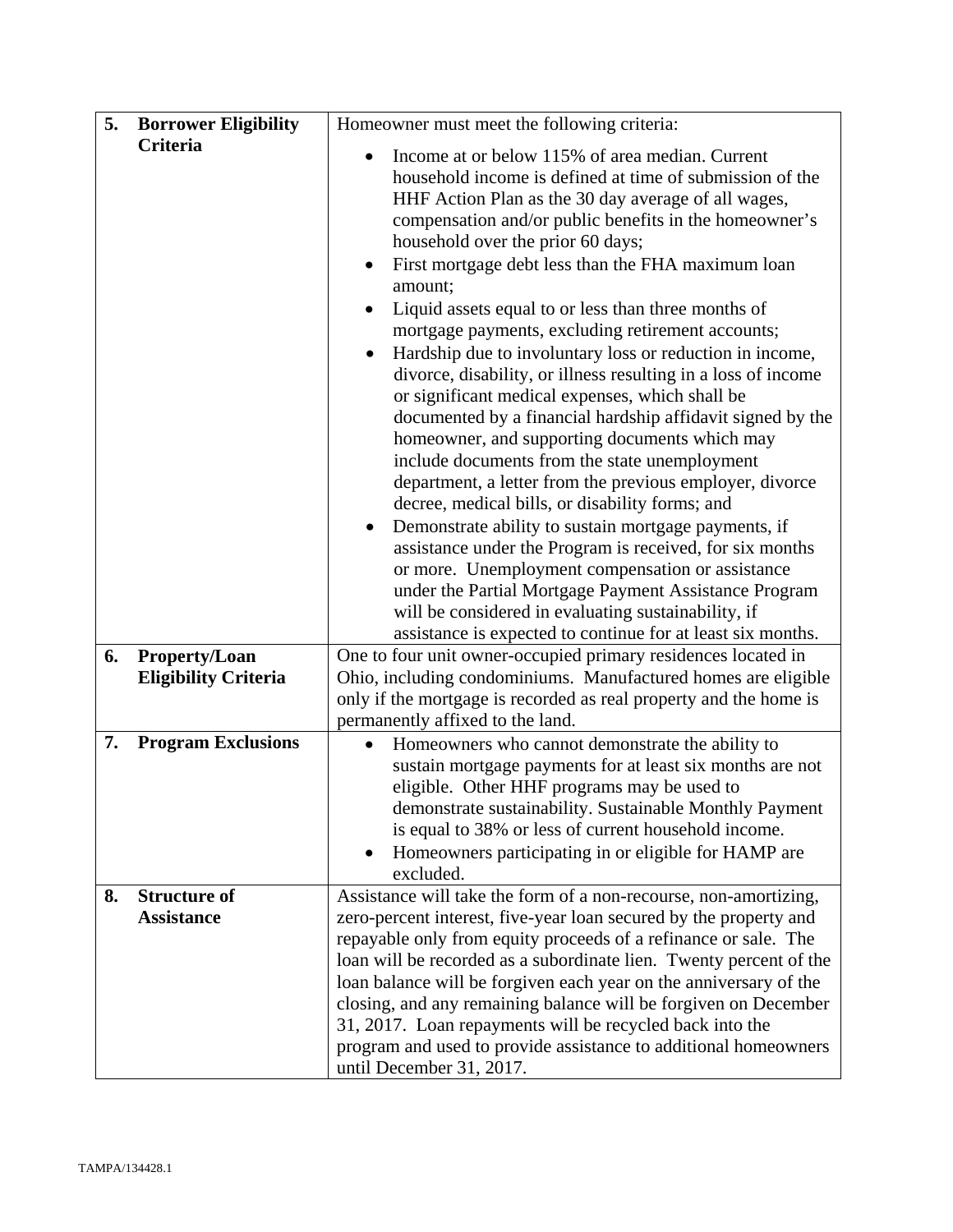| 9. | <b>Per Household</b>       | Maximum amount available per homeowner:                            |
|----|----------------------------|--------------------------------------------------------------------|
|    | <b>Assistance</b>          | Unemployed homeowner: \$15,000                                     |
|    |                            | Other Hardship:                                                    |
|    |                            | Standard benefit counties: \$12,000                                |
|    |                            | Targeted counties: \$15,000                                        |
|    |                            | Estimated average assistance provided per homeowner: \$6,856       |
|    | 10. Duration of Assistance | Assistance will be provided in a one-time lump sum payment         |
|    |                            | to the homeowner's lender/servicer.                                |
|    |                            | The expected duration of the program is three years.               |
|    | 11. Estimated Number of    | It is expected that 8,700 households will be assisted under the    |
|    | Participating              | Program.                                                           |
|    | <b>Households</b>          |                                                                    |
|    | 12. Program Inception/     | The Program will begin September 27, 2010 and is expected to       |
|    | <b>Duration</b>            | continue until December 31, 2017 or when available funds are       |
|    |                            | exhausted.                                                         |
|    | 13. Program Interactions   | Homeowners may access the Partial Mortgage Payment                 |
|    | with Other Programs        | Assistance Program and/or the Mortgage Modification with           |
|    | (e.g. other HFA            | Principal Reduction Assistance Program, if approved as part of     |
|    | programs)                  | the homeowner's HHF Action Plan. If homeowners are unable to       |
|    |                            | sustain homeownership after receiving assistance under the         |
|    |                            | Program, they may be approved for the Transitional Assistance      |
|    |                            | Program if they have not exhausted their maximum benefit.          |
|    | 14. Program Interactions   | Homeowners will be first screened for eligibility for HAMP         |
|    | with HAMP                  | before being considered for the Program, until the expiration of   |
|    |                            | HAMP. Homeowners participating in or eligible for HAMP are         |
|    |                            | excluded.                                                          |
|    | 15. Program Leverage       | The Program will strongly encourage the lenders/servicers to       |
|    | with Other Financial       | consider waiving late fees or any other expenses that are not paid |
|    | <b>Resources</b>           | to a third party. Lenders/servicers will not be required to match  |
|    |                            | Program funds.                                                     |
|    | 16. Qualify as an          | $\Box$ Yes<br>$\boxtimes$ No                                       |
|    | Unemployment               |                                                                    |
|    | Program                    |                                                                    |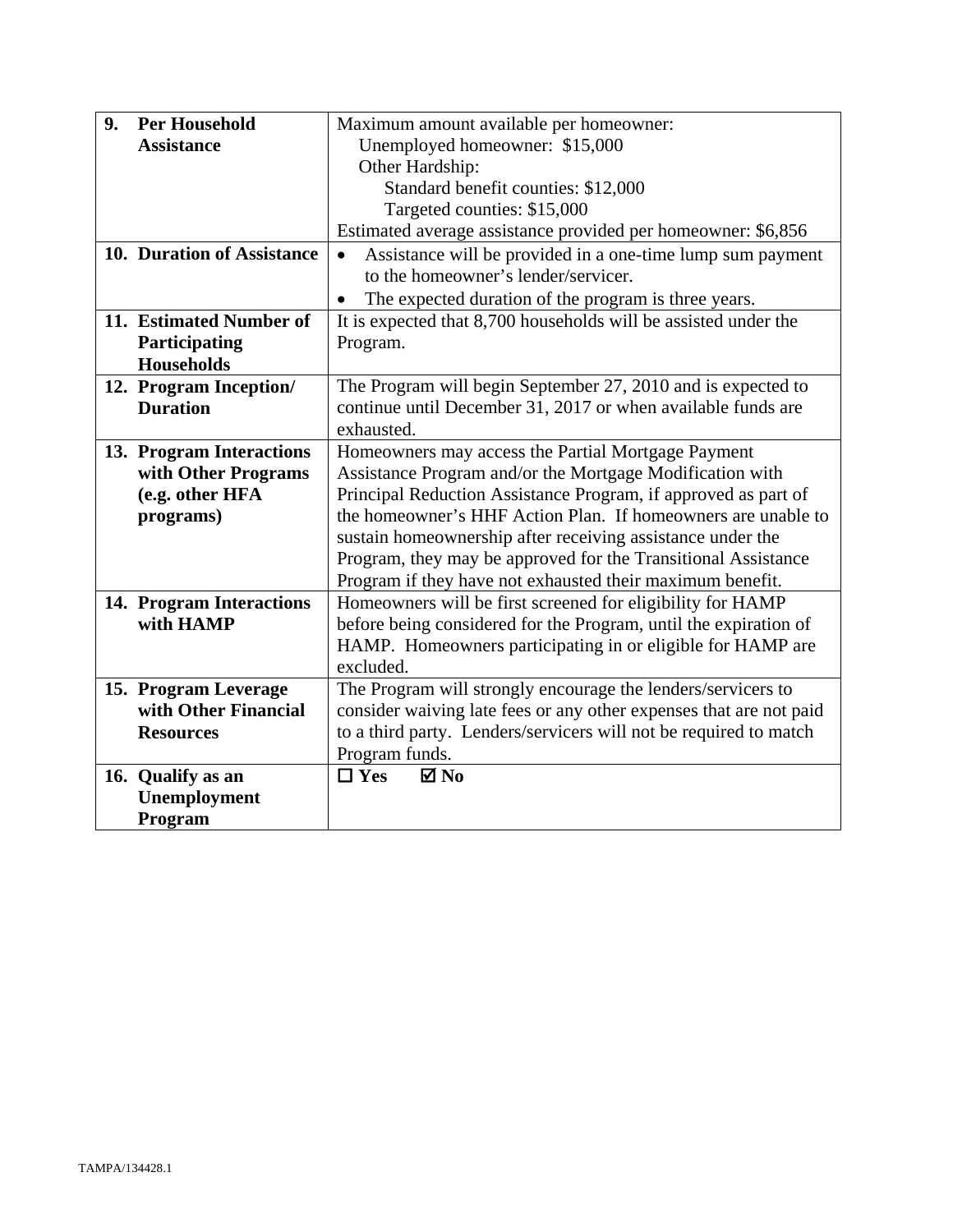## **Ohio Housing Finance Agency (OHFA) Partial Mortgage Payment Assistance Program Summary Guidelines**

| 1. | <b>Program Overview</b>                                          | The Partial Mortgage Payment Assistance Program will support<br>unemployed homeowners by assisting with their mortgage<br>payments for up to 15 months while they search for a new job<br>and/or participate in a job training program.<br>Full mortgage payments will be made to the homeowner's<br>lender/servicer as long as the homeowner remains eligible for<br>assistance. To remain eligible for assistance, the homeowner<br>must pay their Affordable Monthly Payment, as calculated and in<br>their approved HHF Action Plan (hereinafter defined), to the Ohio<br>HHF servicer, a special third-party servicer selected by Ohio<br>Housing Finance Agency (the "Ohio HHF Servicer") to receive<br>homeowners' partial payments under the Ohio HHF program.<br>Affordable Monthly Payment is equal to 31% of current<br>household income. The Affordable Monthly Payment must be at<br>least 25% of homeowner's monthly mortgage principal, interest<br>taxes and insurance (PITI) payment, to qualify for this Program.<br>Homeowners will resume their regular payments at the end of the<br>term approved in their HHF Action Plan or two months after |
|----|------------------------------------------------------------------|----------------------------------------------------------------------------------------------------------------------------------------------------------------------------------------------------------------------------------------------------------------------------------------------------------------------------------------------------------------------------------------------------------------------------------------------------------------------------------------------------------------------------------------------------------------------------------------------------------------------------------------------------------------------------------------------------------------------------------------------------------------------------------------------------------------------------------------------------------------------------------------------------------------------------------------------------------------------------------------------------------------------------------------------------------------------------------------------------------------------------------------------------------------------|
| 2. | <b>Program Goals</b>                                             | resuming employment, whichever occurs first.<br>Assistance is subject to approval of the homeowner's HHF action<br>plan which is a plan relating solely to TARP funded modification<br>programs that will be developed by a housing counseling agency<br>and approved by OHFA (the "HHF Action Plan"). Homeowners<br>may receive assistance from one or more HHF Programs. The<br>HHF Action Plan will determine type(s) and amount of HHF<br>assistance for each homeowner, up to the maximum total benefit<br>amount for which the homeowner qualifies.<br>The goal of the Program is to assist unemployed homeowners to<br>remain in their homes and make on-time, monthly payments on<br>their mortgages during unemployment so that they may avoid                                                                                                                                                                                                                                                                                                                                                                                                              |
|    |                                                                  | delinquency and foreclosure; and to assist homeowners with<br>obtaining a sustainable loan modification after they have regained<br>employment.                                                                                                                                                                                                                                                                                                                                                                                                                                                                                                                                                                                                                                                                                                                                                                                                                                                                                                                                                                                                                      |
| 3. | <b>Target Population/</b>                                        | The Program will be available to eligible unemployed low- and                                                                                                                                                                                                                                                                                                                                                                                                                                                                                                                                                                                                                                                                                                                                                                                                                                                                                                                                                                                                                                                                                                        |
|    | <b>Areas</b>                                                     | moderate- income homeowners throughout Ohio, up to \$15,000.                                                                                                                                                                                                                                                                                                                                                                                                                                                                                                                                                                                                                                                                                                                                                                                                                                                                                                                                                                                                                                                                                                         |
| 4. | <b>Program Allocation</b><br>(Excluding<br><b>Administrative</b> | \$439,206,235.00                                                                                                                                                                                                                                                                                                                                                                                                                                                                                                                                                                                                                                                                                                                                                                                                                                                                                                                                                                                                                                                                                                                                                     |
|    | <b>Expenses</b> )                                                |                                                                                                                                                                                                                                                                                                                                                                                                                                                                                                                                                                                                                                                                                                                                                                                                                                                                                                                                                                                                                                                                                                                                                                      |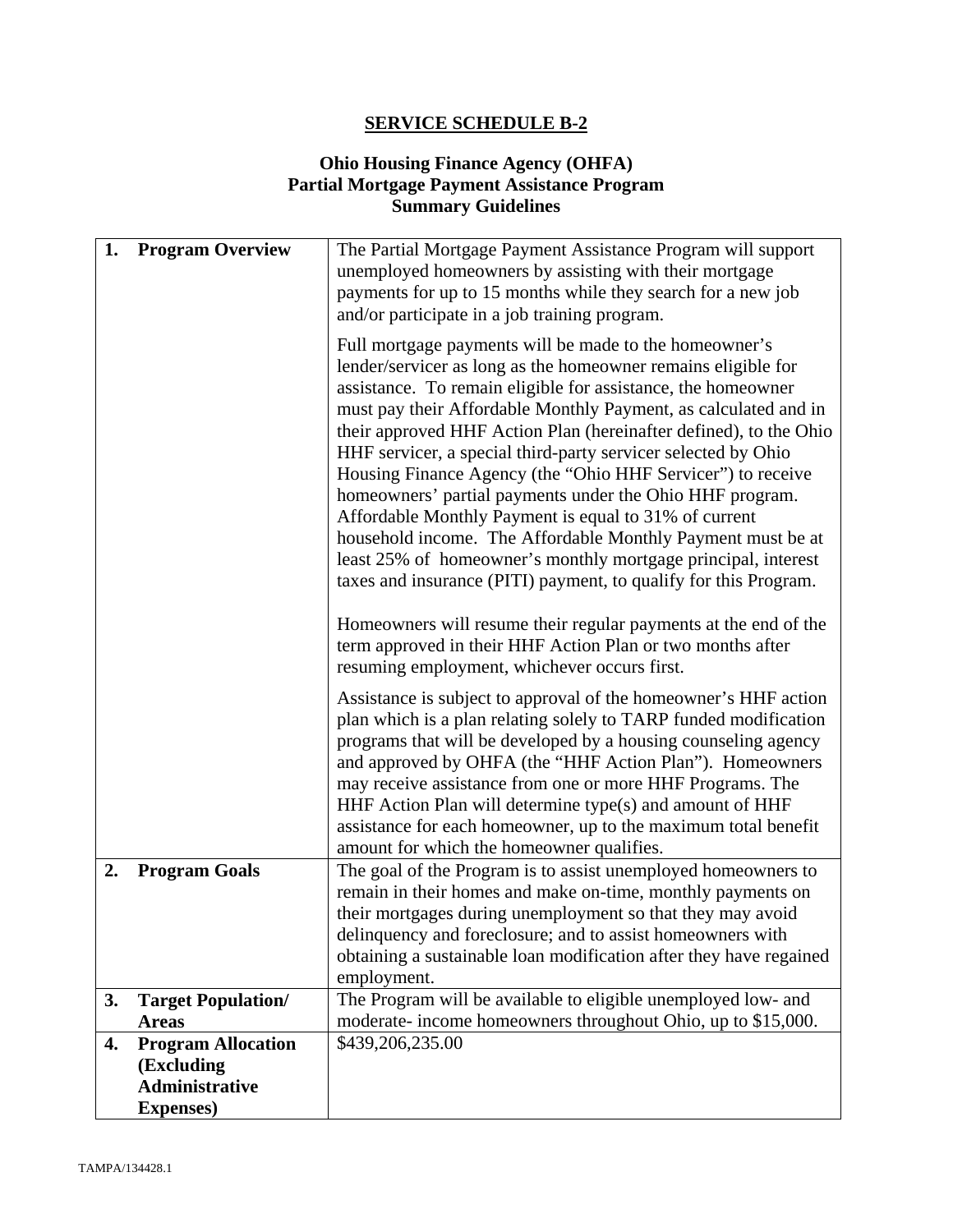| 5. | <b>Borrower Eligibility</b>                  | Homeowner must meet the following criteria:                                                                                                                                                                                                                                                                                                                                                                                                                                                                                                                                                                                                                                                                                                                                                                                                                                                                                                                                                                                                                                                                                                                |
|----|----------------------------------------------|------------------------------------------------------------------------------------------------------------------------------------------------------------------------------------------------------------------------------------------------------------------------------------------------------------------------------------------------------------------------------------------------------------------------------------------------------------------------------------------------------------------------------------------------------------------------------------------------------------------------------------------------------------------------------------------------------------------------------------------------------------------------------------------------------------------------------------------------------------------------------------------------------------------------------------------------------------------------------------------------------------------------------------------------------------------------------------------------------------------------------------------------------------|
|    | Criteria                                     | Income at or below 115% of area median. Current<br>$\bullet$<br>household income is defined at time of submission of the<br>HHF Action Plan as the 30 day average of all wages,<br>compensation and/or public benefits in the homeowner's<br>household over the prior 60 days;<br>First mortgage debt less than the FHA loan limit.<br>$\bullet$<br>Liquid assets equal to or less than three months mortgage<br>payments, excluding retirement accounts;<br>Hardship due to involuntary loss or reduction in income,<br>which shall be documented by a financial hardship<br>affidavit signed by the homeowner, and supporting<br>documents which may include a form from the state<br>unemployment department, or a letter from the previous<br>employer documenting involuntary unemployment;<br>At least one wage earner in the household must be<br>$\bullet$<br>receiving unemployment compensation or must have<br>exhausted unemployment compensation benefits within<br>the last twelve months;<br>Homeowner must make the partial mortgage payment on<br>time; and<br>Homeowner must actively seek reemployment during the<br>assistance period. |
| 6. | Property/Loan<br><b>Eligibility Criteria</b> | One to four unit owner-occupied primary residences located in<br>Ohio, including condominiums. Manufactured homes are eligible<br>only if the mortgage is recorded as real property and the home is                                                                                                                                                                                                                                                                                                                                                                                                                                                                                                                                                                                                                                                                                                                                                                                                                                                                                                                                                        |
|    |                                              | permanently affixed to the land.                                                                                                                                                                                                                                                                                                                                                                                                                                                                                                                                                                                                                                                                                                                                                                                                                                                                                                                                                                                                                                                                                                                           |
| 7. | <b>Program Exclusions</b>                    | Homeowners with a total PITI payment of less than 31% of<br>current income are not eligible. Homeowners whose Affordable<br>Monthly Payment is less than 25% of PITI are not eligible.                                                                                                                                                                                                                                                                                                                                                                                                                                                                                                                                                                                                                                                                                                                                                                                                                                                                                                                                                                     |
| 8. | <b>Structure of</b><br><b>Assistance</b>     | Assistance will take the form of a non-recourse, non-amortizing,<br>zero-percent interest, five-year loan secured by the property and<br>repayable only from equity proceeds of a refinance or sale. The<br>loan will be recorded as an open-ended subordinate lien. Twenty<br>percent of the current loan balance will be forgiven each year on<br>the anniversary of the closing, and any remaining balance will be<br>forgiven on December 31, 2017. Loan repayments will be<br>recycled back into the program and used to provide assistance to<br>additional homeowners until December 31, 2017.                                                                                                                                                                                                                                                                                                                                                                                                                                                                                                                                                      |
| 9. | <b>Per Household</b><br><b>Assistance</b>    | Maximum amount available per homeowner: \$15,000<br>Estimated average assistance provided per homeowner: \$11,700                                                                                                                                                                                                                                                                                                                                                                                                                                                                                                                                                                                                                                                                                                                                                                                                                                                                                                                                                                                                                                          |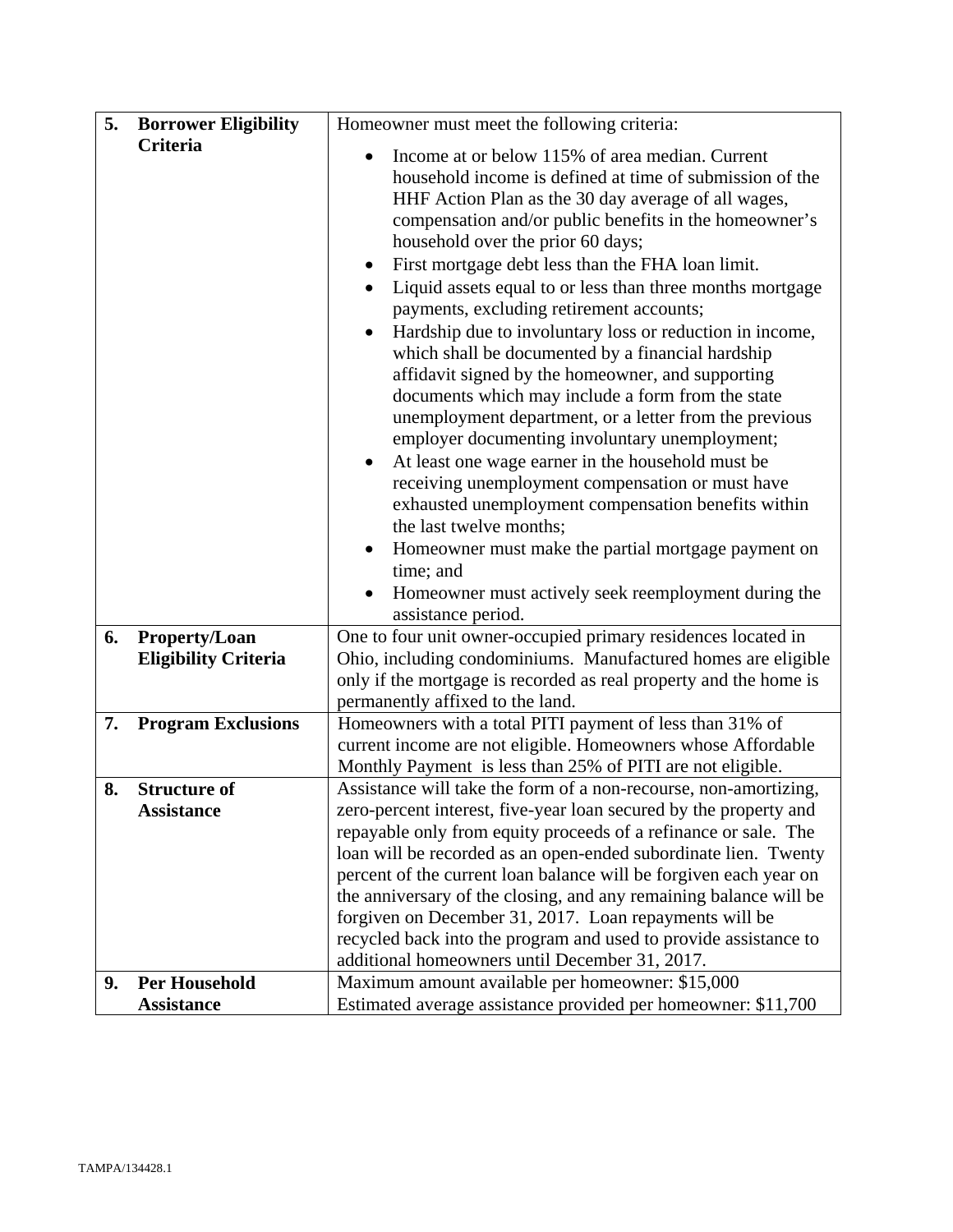| 10. Duration of Assistance<br>11. Estimated Number of<br><b>Participating</b><br><b>Households</b> | Homeowners may receive assistance up to a maximum of 15<br>$\bullet$<br>months. Should a homeowner become reemployed within the<br>15 month period, the homeowner may continue receiving<br>assistance for up to an additional 2 months after<br>reemployment.<br>The expected duration of the program is three years.<br>It is expected that 16,200 households will be assisted under the<br>Program. |
|----------------------------------------------------------------------------------------------------|--------------------------------------------------------------------------------------------------------------------------------------------------------------------------------------------------------------------------------------------------------------------------------------------------------------------------------------------------------------------------------------------------------|
| 12. Program Inception/                                                                             | The Program will begin September 27, 2010 and is expected to                                                                                                                                                                                                                                                                                                                                           |
| <b>Duration</b>                                                                                    | continue until December 31, 2017 or when available funds are<br>exhausted.                                                                                                                                                                                                                                                                                                                             |
| 13. Program Interactions                                                                           | Homeowners who participate in the Program will work with their                                                                                                                                                                                                                                                                                                                                         |
| with Other Programs                                                                                | lender/servicer to enter into a modified, affordable loan payment                                                                                                                                                                                                                                                                                                                                      |
| (e.g. other HFA                                                                                    | when the homeowner is re-employed. Homeowners may access                                                                                                                                                                                                                                                                                                                                               |
| programs)                                                                                          | the Rescue Payment Assistance Program and/or the Mortgage                                                                                                                                                                                                                                                                                                                                              |
|                                                                                                    | Modification with Principal Reduction Assistance Program, if                                                                                                                                                                                                                                                                                                                                           |
|                                                                                                    | approved as part of the homeowner's HHF Action Plan. If                                                                                                                                                                                                                                                                                                                                                |
|                                                                                                    | homeowners are unable to sustain homeownership after receiving                                                                                                                                                                                                                                                                                                                                         |
|                                                                                                    | assistance from the Program, they may be approved for the<br>Transitional Assistance Program if they have not exhausted their                                                                                                                                                                                                                                                                          |
|                                                                                                    | maximum benefit.                                                                                                                                                                                                                                                                                                                                                                                       |
| 14. Program Interactions                                                                           | The Program may precede the Home Affordable Unemployment                                                                                                                                                                                                                                                                                                                                               |
| with HAMP                                                                                          | Program (UP) forbearance, or may be used to extend it.                                                                                                                                                                                                                                                                                                                                                 |
| 15. Program Leverage                                                                               | The Program will strongly encourage the lenders/servicers to                                                                                                                                                                                                                                                                                                                                           |
| with Other Financial                                                                               | consider waiving late fees or any other expenses that are not paid                                                                                                                                                                                                                                                                                                                                     |
| <b>Resources</b>                                                                                   | to a third party. Lenders/servicers will not be required to match                                                                                                                                                                                                                                                                                                                                      |
|                                                                                                    | Program funds.                                                                                                                                                                                                                                                                                                                                                                                         |
| 16. Qualify as an                                                                                  | $\mathbf{\nabla}$ Yes<br>$\Box$ No                                                                                                                                                                                                                                                                                                                                                                     |
| <b>Unemployment</b>                                                                                |                                                                                                                                                                                                                                                                                                                                                                                                        |
| Program                                                                                            |                                                                                                                                                                                                                                                                                                                                                                                                        |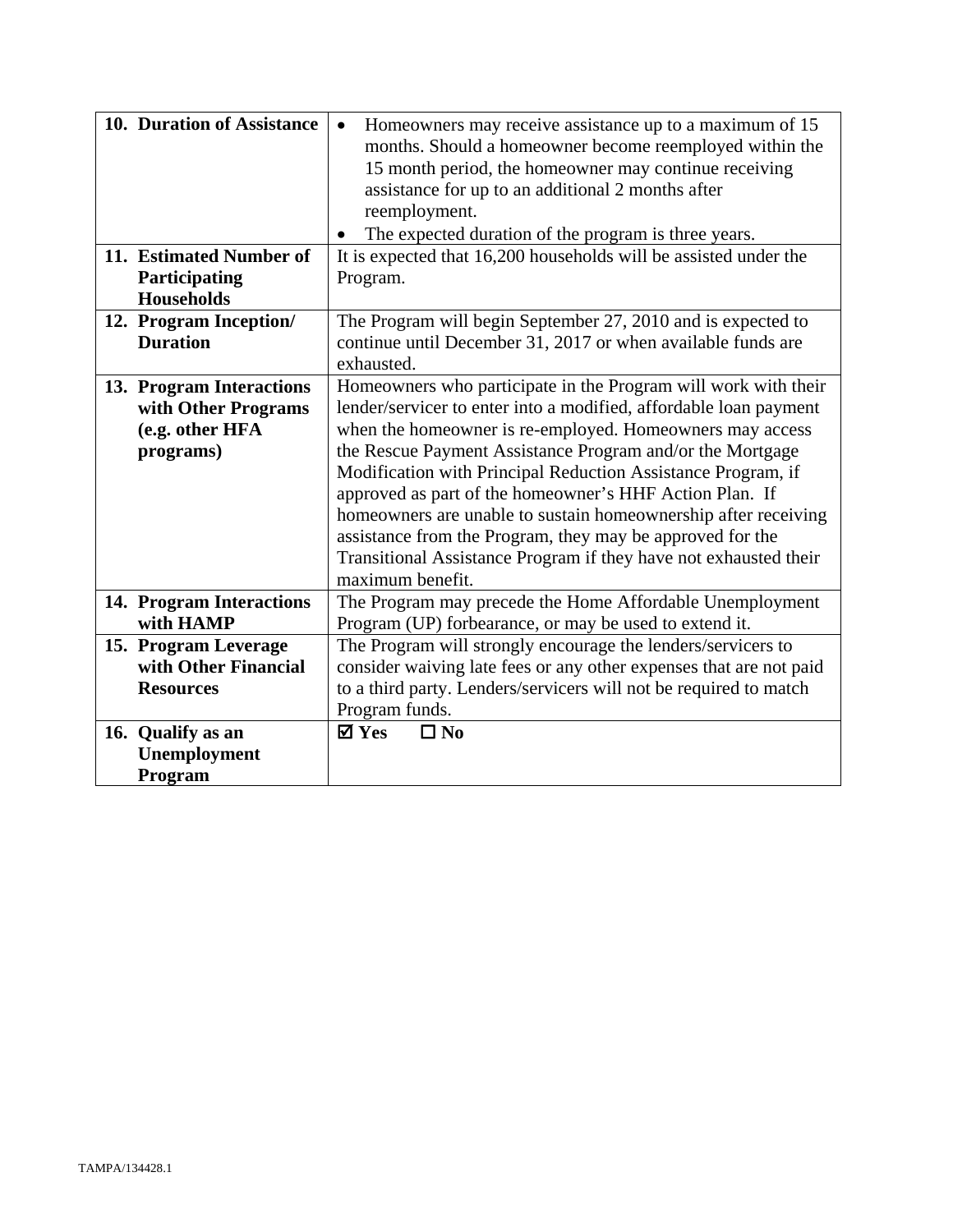## **Ohio Housing Finance Agency (OHFA) Mortgage Modification with Principal Reduction Program Summary Guidelines**

| 1. | <b>Program Overview</b>                   | The Mortgage Modification with Principal Reduction Program<br>will provide assistance to homeowners who do not qualify for<br>existing loan modification programs due to severe negative<br>equity. Funds will be used to incentivize lenders/servicers to<br>reduce homeowners' mortgage principal balance to the level<br>necessary to achieve a loan modification with a target of 115% of<br>loan to value or less, and to achieve an Affordable Payment for<br>the homeowner. Affordable Monthly Payment is equal to 31% or<br>less of current household income. |
|----|-------------------------------------------|-----------------------------------------------------------------------------------------------------------------------------------------------------------------------------------------------------------------------------------------------------------------------------------------------------------------------------------------------------------------------------------------------------------------------------------------------------------------------------------------------------------------------------------------------------------------------|
|    |                                           | Lenders/servicers will provide principal forbearance or<br>forgiveness equal to or greater than the Program payment. If<br>principal forgiveness is permissible by the lender/servicer, it must<br>be offered to the homeowner before any principal forbearance<br>could occur and qualify for the Program. This option should<br>increase the number of loan modifications that are approved and<br>will be available to both HAMP-eligible and non-HAMP eligible<br>borrowers.                                                                                      |
|    |                                           | Assistance is subject to approval of the homeowner's HHF action<br>plan which is a plan relating solely to TARP funded modification<br>programs that will be developed by a housing counseling agency<br>and approved by OHFA (the "HHF Action Plan"). Homeowners<br>may receive assistance from one or more HHF Programs. The<br>HHF Action Plan will determine type(s) and amount of HHF<br>assistance for each homeowner, up to the maximum total benefit<br>amount for which the homeowner qualifies.                                                             |
| 2. | <b>Program Goals</b>                      | The goals of the Program are to:                                                                                                                                                                                                                                                                                                                                                                                                                                                                                                                                      |
|    |                                           | Help homeowners obtain mortgage loan modifications to<br>achieve an affordable monthly loan payment;                                                                                                                                                                                                                                                                                                                                                                                                                                                                  |
|    |                                           | Reduce the probability of re-default after the loan<br>modification by incentivizing lenders/servicers to include<br>principal reduction as part of a modification when that<br>reduction is necessary to achieve an affordable monthly<br>payment; and                                                                                                                                                                                                                                                                                                               |
|    |                                           | Reduce the risk of re-default due to severe negative equity.                                                                                                                                                                                                                                                                                                                                                                                                                                                                                                          |
| 3. | <b>Target Population/</b><br><b>Areas</b> | The Program will be available to eligible low- and moderate-<br>income homeowners throughout Ohio, up to the maximum benefit<br>amount listed on Exhibit 1.                                                                                                                                                                                                                                                                                                                                                                                                           |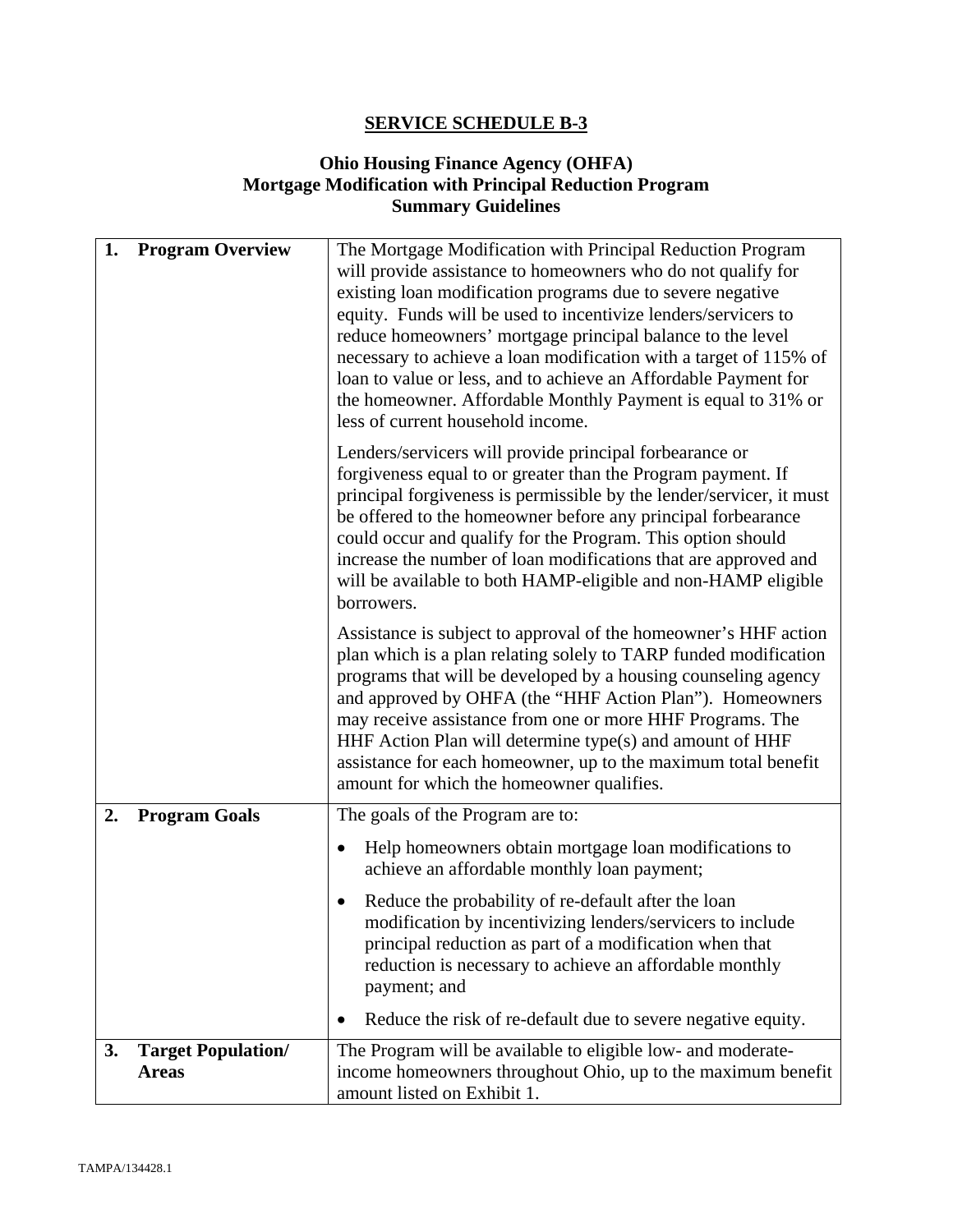| 4. | <b>Program Allocation</b>   | \$22,717,635.00                                                                                                                                                                                                                                                                                                                                                                                                                                                                                                                                                                                                                                                                                                                                                                                                                                                          |
|----|-----------------------------|--------------------------------------------------------------------------------------------------------------------------------------------------------------------------------------------------------------------------------------------------------------------------------------------------------------------------------------------------------------------------------------------------------------------------------------------------------------------------------------------------------------------------------------------------------------------------------------------------------------------------------------------------------------------------------------------------------------------------------------------------------------------------------------------------------------------------------------------------------------------------|
|    | (Excluding                  |                                                                                                                                                                                                                                                                                                                                                                                                                                                                                                                                                                                                                                                                                                                                                                                                                                                                          |
|    | <b>Administrative</b>       |                                                                                                                                                                                                                                                                                                                                                                                                                                                                                                                                                                                                                                                                                                                                                                                                                                                                          |
|    | <b>Expenses</b> )           |                                                                                                                                                                                                                                                                                                                                                                                                                                                                                                                                                                                                                                                                                                                                                                                                                                                                          |
| 5. | <b>Borrower Eligibility</b> | Homeowner must meet the following criteria:                                                                                                                                                                                                                                                                                                                                                                                                                                                                                                                                                                                                                                                                                                                                                                                                                              |
|    | <b>Criteria</b>             | Income at or below 115% of area median. Current<br>household income is defined at time of submission of the<br>HHF Action Plan as the 30 day average of all wages,<br>compensation and/or public benefits in the homeowner's<br>household over the prior 60 days;<br>First mortgage debt less than the FHA maximum loan<br>$\bullet$<br>amount;<br>Liquid assets equal to or less than three months of<br>$\bullet$<br>mortgage payments;<br>Hardship due to involuntary loss or reduction in income,<br>divorce, disability, or illness resulting in a loss of income<br>or significant medical expenses, which shall be<br>documented in part by a financial hardship affidavit<br>signed by the homeowner; and<br>Homeowner must have been turned down for a loan<br>modification due to the failure of the lender/servicer's Net<br>Present Value (NPV) calculation. |
| 6. | <b>Property/Loan</b>        | One to four unit owner-occupied primary residences located in                                                                                                                                                                                                                                                                                                                                                                                                                                                                                                                                                                                                                                                                                                                                                                                                            |
|    | <b>Eligibility Criteria</b> | Ohio, including condominiums. Manufactured homes are eligible                                                                                                                                                                                                                                                                                                                                                                                                                                                                                                                                                                                                                                                                                                                                                                                                            |
|    |                             | only if the mortgage is recorded as real property and the home is                                                                                                                                                                                                                                                                                                                                                                                                                                                                                                                                                                                                                                                                                                                                                                                                        |
|    |                             | permanently affixed to the land.                                                                                                                                                                                                                                                                                                                                                                                                                                                                                                                                                                                                                                                                                                                                                                                                                                         |
|    |                             | To qualify for modification with principal reduction assistance,                                                                                                                                                                                                                                                                                                                                                                                                                                                                                                                                                                                                                                                                                                                                                                                                         |
|    |                             | must have a loan to value ratio of 115% or more.                                                                                                                                                                                                                                                                                                                                                                                                                                                                                                                                                                                                                                                                                                                                                                                                                         |
| 7. | <b>Program Exclusions</b>   | Homeowners currently participating in HAMP are not eligible.                                                                                                                                                                                                                                                                                                                                                                                                                                                                                                                                                                                                                                                                                                                                                                                                             |
| 8. | <b>Structure of</b>         | Assistance will take the form of a non-recourse, non-amortizing,                                                                                                                                                                                                                                                                                                                                                                                                                                                                                                                                                                                                                                                                                                                                                                                                         |
|    | <b>Assistance</b>           | zero-percent interest, five-year loan secured by the property and                                                                                                                                                                                                                                                                                                                                                                                                                                                                                                                                                                                                                                                                                                                                                                                                        |
|    |                             | repayable only from equity proceeds of a refinance or sale. The<br>loan will be recorded as a subordinate lien. Twenty percent of the                                                                                                                                                                                                                                                                                                                                                                                                                                                                                                                                                                                                                                                                                                                                    |
|    |                             | loan balance will be forgiven each year on the anniversary of the                                                                                                                                                                                                                                                                                                                                                                                                                                                                                                                                                                                                                                                                                                                                                                                                        |
|    |                             | closing, and any remaining balance will be forgiven on December                                                                                                                                                                                                                                                                                                                                                                                                                                                                                                                                                                                                                                                                                                                                                                                                          |
|    |                             | 31, 2017. Loan repayments will be recycled back into the                                                                                                                                                                                                                                                                                                                                                                                                                                                                                                                                                                                                                                                                                                                                                                                                                 |
|    |                             | program and used to provide assistance to additional homeowners                                                                                                                                                                                                                                                                                                                                                                                                                                                                                                                                                                                                                                                                                                                                                                                                          |
|    |                             | until December 31, 2017                                                                                                                                                                                                                                                                                                                                                                                                                                                                                                                                                                                                                                                                                                                                                                                                                                                  |
| 9. | <b>Per Household</b>        | Maximum amount available per homeowner:                                                                                                                                                                                                                                                                                                                                                                                                                                                                                                                                                                                                                                                                                                                                                                                                                                  |
|    | <b>Assistance</b>           | Unemployed homeowner: \$15,000                                                                                                                                                                                                                                                                                                                                                                                                                                                                                                                                                                                                                                                                                                                                                                                                                                           |
|    |                             | Other Hardship:                                                                                                                                                                                                                                                                                                                                                                                                                                                                                                                                                                                                                                                                                                                                                                                                                                                          |
|    |                             | Standard benefit counties: \$12,000                                                                                                                                                                                                                                                                                                                                                                                                                                                                                                                                                                                                                                                                                                                                                                                                                                      |
|    |                             | Targeted counties: \$15,000                                                                                                                                                                                                                                                                                                                                                                                                                                                                                                                                                                                                                                                                                                                                                                                                                                              |
|    |                             | Estimated average assistance provided per homeowner: \$9,667                                                                                                                                                                                                                                                                                                                                                                                                                                                                                                                                                                                                                                                                                                                                                                                                             |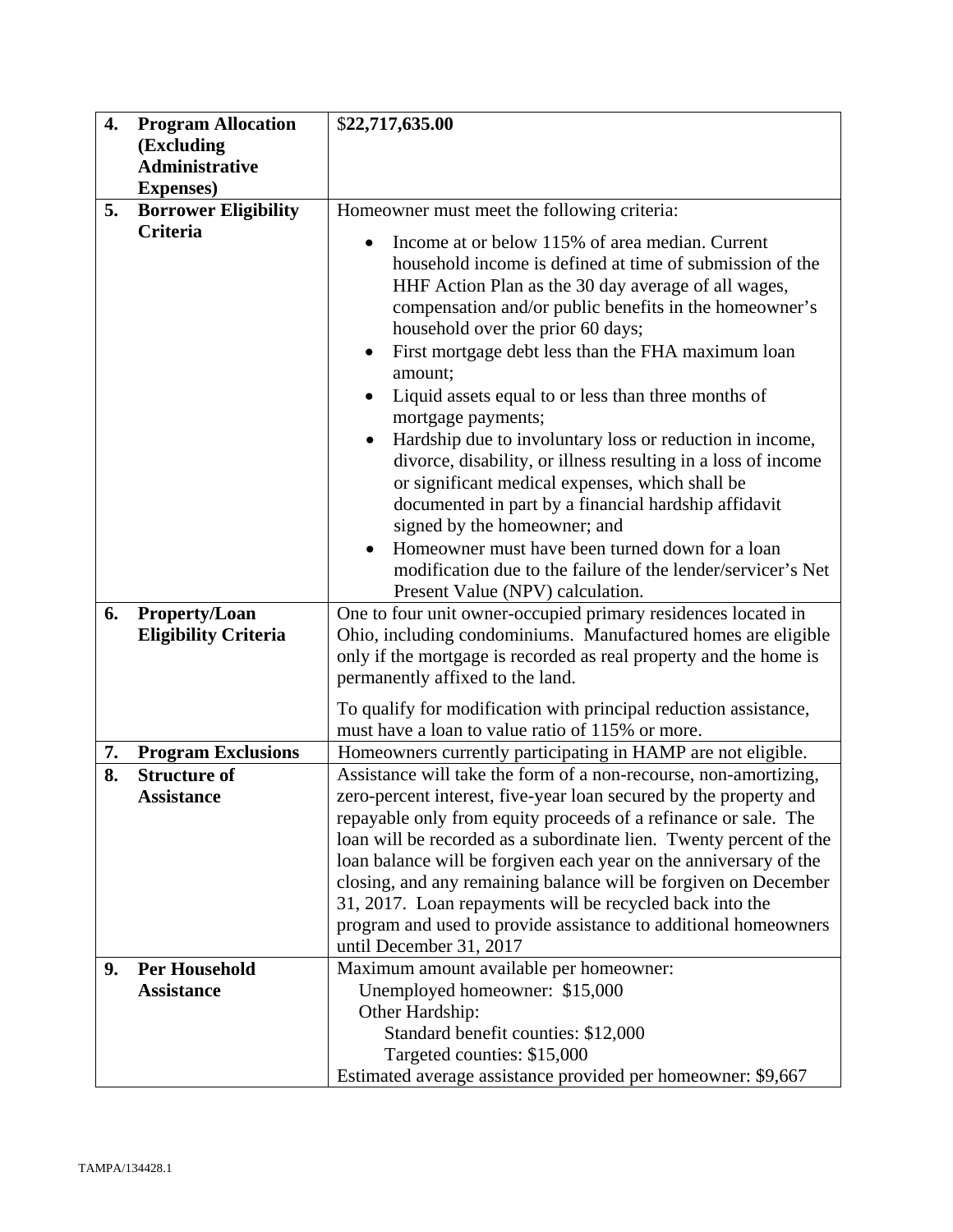| 10. Duration of Assistance | Assistance will be provided in a one-time lump sum payment<br>$\bullet$ |  |  |  |  |
|----------------------------|-------------------------------------------------------------------------|--|--|--|--|
|                            | to the homeowner's lender/servicer.                                     |  |  |  |  |
|                            | The expected duration of the program is three years.<br>$\bullet$       |  |  |  |  |
| 11. Estimated Number of    | It is expected that 2,350 homeowners will receive assistance from       |  |  |  |  |
| Participating              | the Program.                                                            |  |  |  |  |
| <b>Households</b>          |                                                                         |  |  |  |  |
| 12. Program Inception/     | The Program will begin September 27, 2010 and is expected to            |  |  |  |  |
| <b>Duration</b>            | continue until December 31, 2017 or when available funds are            |  |  |  |  |
|                            | exhausted.                                                              |  |  |  |  |
| 13. Program Interactions   | Homeowners may access the Rescue Payment Assistance                     |  |  |  |  |
| with Other Programs        | Program and/or the Partial Mortgage Payment Assistance                  |  |  |  |  |
| (e.g. other HFA            | Program, if approved as part of the homeowner's HHF Action              |  |  |  |  |
| programs)                  | Plan. If homeowners are unable to sustain homeownership after           |  |  |  |  |
|                            | receiving assistance under the Program, they may be approved for        |  |  |  |  |
|                            | the Transitional Assistance Program if they have not exhausted          |  |  |  |  |
|                            | their maximum benefit.                                                  |  |  |  |  |
| 14. Program Interactions   | Homeowners will be first screened for eligibility for HAMP              |  |  |  |  |
| with HAMP                  | before being considered for the Program until the expiration of         |  |  |  |  |
|                            | HAMP. Homeowners currently participating in HAMP are not                |  |  |  |  |
|                            | eligible.                                                               |  |  |  |  |
| 15. Program Leverage       | The following modification options leverage other financial             |  |  |  |  |
| with Other Financial       | resources:                                                              |  |  |  |  |
| <b>Resources</b>           |                                                                         |  |  |  |  |
|                            | <b>Principal Reduction Matched Assistance (HAMP Eligible)</b>           |  |  |  |  |
|                            | Contributions will be made to the homeowner's principal                 |  |  |  |  |
|                            | reduction with the goal of reducing the LTV to at least 115%. For       |  |  |  |  |
|                            | every dollar of principal forbearance or forgiveness offered by the     |  |  |  |  |
|                            | lender/servicer, one dollar of Program funds will be contributed.       |  |  |  |  |
|                            | All late fees and other non-out-of-pocket collections costs must        |  |  |  |  |
|                            | be waived by the lender/servicer and cannot be capitalized.             |  |  |  |  |
|                            | <b>Principal Reduction Matched Assistance (Non HAMP</b>                 |  |  |  |  |
|                            | Eligible)                                                               |  |  |  |  |
|                            | Contributions will be made to the homeowner's principal                 |  |  |  |  |
|                            | reduction with the goal of reducing the LTV. For every dollar of        |  |  |  |  |
|                            | principal forgiveness granted by the lender/servicer, one dollar of     |  |  |  |  |
|                            | Program funds will be contributed. All late fees and other non-         |  |  |  |  |
|                            | out-of-pocket collections costs must be waived by the                   |  |  |  |  |
|                            | lender/servicer and cannot be capitalized.                              |  |  |  |  |
|                            |                                                                         |  |  |  |  |
| 16. Qualify as an          | $\Box$ Yes<br>$\boxtimes$ No                                            |  |  |  |  |
| <b>Unemployment</b>        |                                                                         |  |  |  |  |
| Program                    |                                                                         |  |  |  |  |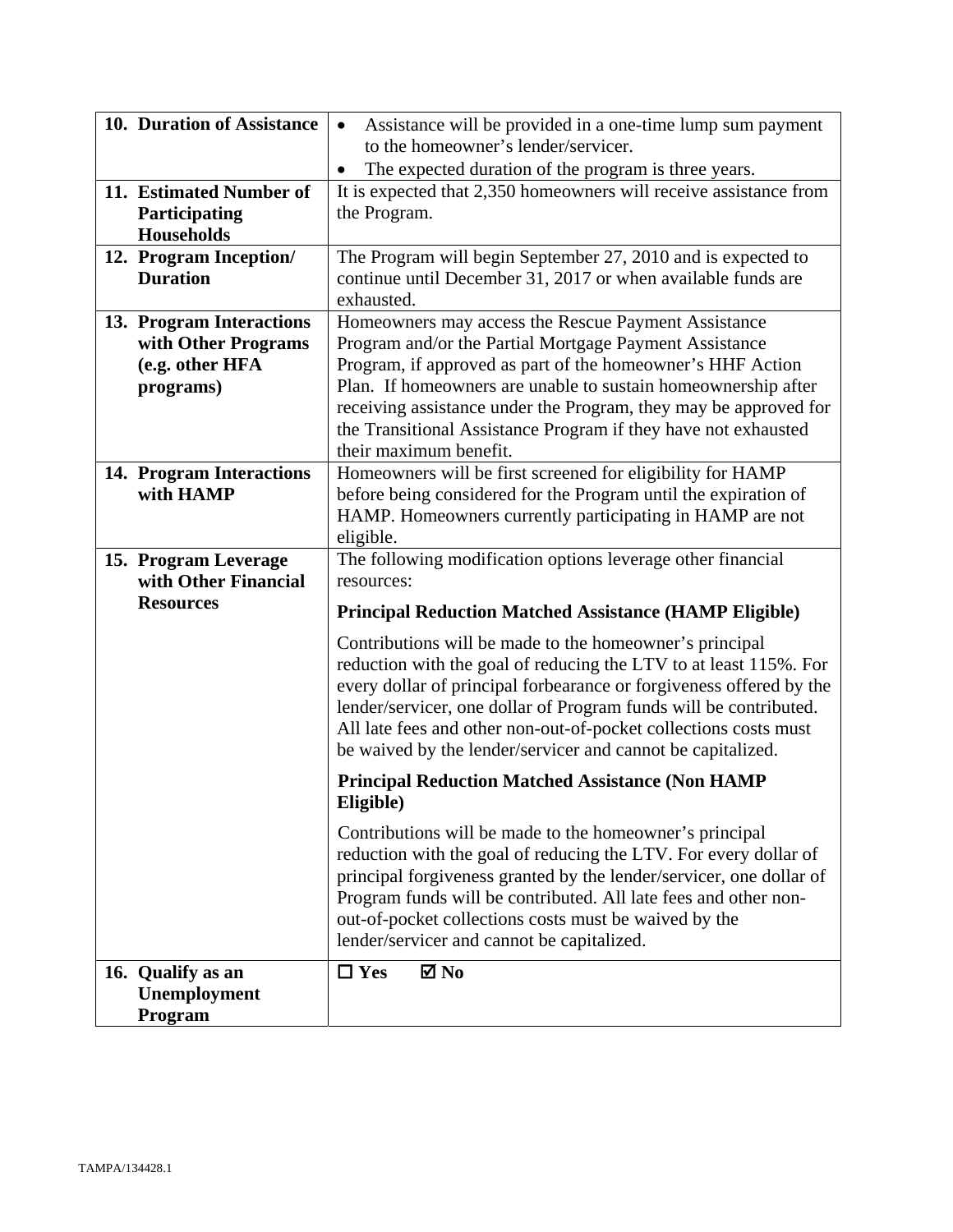## **Ohio Housing Finance Agency (OHFA) Transition Assistance Program Summary Guidelines**

| 1. | <b>Program Overview</b>                                  | The Transition Assistance Program will assist homeowners whose<br>current mortgage payment exceeds the Affordable Monthly                                                                                                                                                                                                                                                                                                                                                                                 |  |  |  |
|----|----------------------------------------------------------|-----------------------------------------------------------------------------------------------------------------------------------------------------------------------------------------------------------------------------------------------------------------------------------------------------------------------------------------------------------------------------------------------------------------------------------------------------------------------------------------------------------|--|--|--|
|    |                                                          | Payment, and/or who must relocate to gain meaningful<br>employment. Affordable Monthly Payment is equal to 31% or<br>less of current household income.                                                                                                                                                                                                                                                                                                                                                    |  |  |  |
|    |                                                          | The Program allows an incentive to the lender/servicer to agree to<br>a short sale or deed-in-lieu option. The Program also allows a<br>stipend to borrowers to relocate while leaving the property in<br>saleable condition.                                                                                                                                                                                                                                                                             |  |  |  |
|    |                                                          | The Program requires lenders/servicers that participate in the<br>Program to waive any rights to deficiency judgments.                                                                                                                                                                                                                                                                                                                                                                                    |  |  |  |
|    |                                                          | Assistance is subject to approval of the homeowner's HHF action<br>plan which is a plan relating solely to TARP funded modification<br>programs that will be developed by a housing counseling agency<br>and approved by OHFA (the "HHF Action Plan"). Homeowners<br>may receive assistance from one or more HHF Programs. The<br>HHF Action Plan will determine type(s) and amount of HHF<br>assistance for each homeowner, up to the maximum total benefit<br>amount for which the homeowner qualifies. |  |  |  |
| 2. | <b>Program Goals</b>                                     | To allow homeowners to achieve a "graceful exit" from their<br>current situation and avoid foreclosure.                                                                                                                                                                                                                                                                                                                                                                                                   |  |  |  |
| 3. | <b>Target Population/</b>                                | The Program will be available to eligible low- and moderate-                                                                                                                                                                                                                                                                                                                                                                                                                                              |  |  |  |
|    | <b>Areas</b>                                             | income homeowners throughout Ohio, up to the maximum benefit<br>amount listed on Exhibit 1.                                                                                                                                                                                                                                                                                                                                                                                                               |  |  |  |
| 4. | <b>Program Allocation</b>                                | \$13,263,462.00                                                                                                                                                                                                                                                                                                                                                                                                                                                                                           |  |  |  |
|    | (Excluding<br><b>Administrative</b><br><b>Expenses</b> ) |                                                                                                                                                                                                                                                                                                                                                                                                                                                                                                           |  |  |  |
| 5. | <b>Borrower Eligibility</b>                              | Homeowner must meet the following criteria:                                                                                                                                                                                                                                                                                                                                                                                                                                                               |  |  |  |
|    | <b>Criteria</b>                                          | Income at or below 115% of area median. Current<br>household income is defined at time of submission of the<br>HHF Action Plan as the 30 day average of all wages,<br>compensation and/or public benefits in the homeowner's<br>household over the prior 60 days;<br>First mortgage debt less than the FHA maximum loan<br>$\bullet$<br>amount;<br>Liquid assets equal to or less than three months of<br>mortgage payments;                                                                              |  |  |  |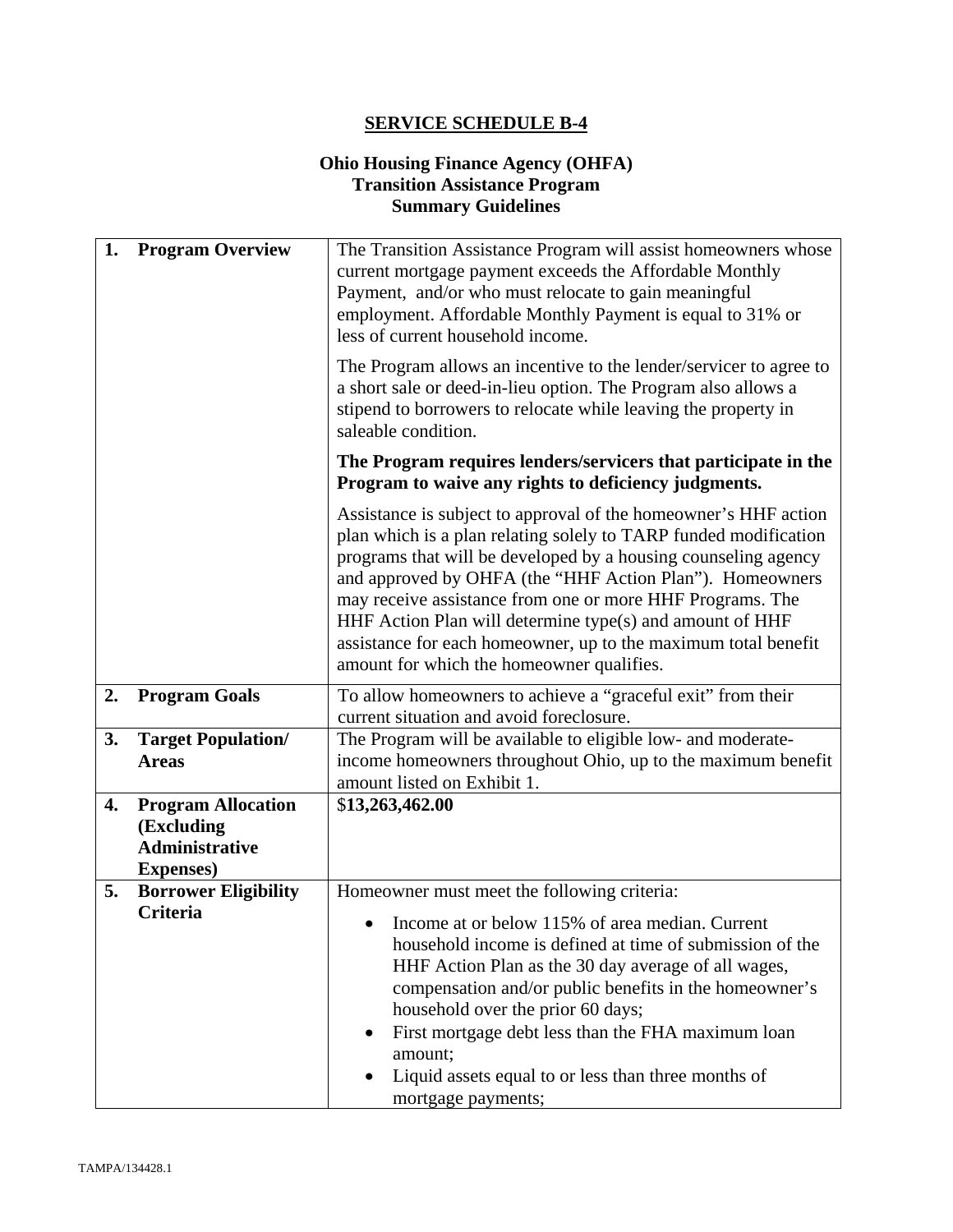| 6. |                                                     | Hardship due to involuntary loss or reduction in income,<br>divorce, disability, or illness resulting in a loss of income<br>or significant medical expenses, which shall be<br>documented in part by a financial hardship affidavit<br>signed by the homeowner; and<br>Homeowners who must relocate for employment should<br>meet the requirements of IRS Publication 521 which states<br>"the new main job is at least 50 miles farther from former<br>residence than old main job." The new residence must be<br>located in the United States of America, except for active<br>duty military personnel. |  |  |  |
|----|-----------------------------------------------------|------------------------------------------------------------------------------------------------------------------------------------------------------------------------------------------------------------------------------------------------------------------------------------------------------------------------------------------------------------------------------------------------------------------------------------------------------------------------------------------------------------------------------------------------------------------------------------------------------------|--|--|--|
|    | <b>Property/Loan</b><br><b>Eligibility Criteria</b> | One to four unit owner-occupied primary residences located in<br>Ohio, including condominiums. Both HAMP and non-HAMP                                                                                                                                                                                                                                                                                                                                                                                                                                                                                      |  |  |  |
|    |                                                     | eligible loans will be considered for the Program. Manufactured                                                                                                                                                                                                                                                                                                                                                                                                                                                                                                                                            |  |  |  |
|    |                                                     | homes are eligible only if the mortgage is recorded as real                                                                                                                                                                                                                                                                                                                                                                                                                                                                                                                                                |  |  |  |
|    |                                                     | property and the home is permanently affixed to the land.                                                                                                                                                                                                                                                                                                                                                                                                                                                                                                                                                  |  |  |  |
| 7. | <b>Program Exclusions</b>                           | If net sales proceeds of the sale of the home are sufficient to pay<br>off the mortgage balance, the borrower is not eligible for                                                                                                                                                                                                                                                                                                                                                                                                                                                                          |  |  |  |
|    |                                                     | assistance.                                                                                                                                                                                                                                                                                                                                                                                                                                                                                                                                                                                                |  |  |  |
| 8. | <b>Structure of</b>                                 | Assistance will not be structured as a loan.                                                                                                                                                                                                                                                                                                                                                                                                                                                                                                                                                               |  |  |  |
|    | <b>Assistance</b>                                   |                                                                                                                                                                                                                                                                                                                                                                                                                                                                                                                                                                                                            |  |  |  |
| 9. | <b>Per Household</b>                                | Maximum amount available per homeowner:                                                                                                                                                                                                                                                                                                                                                                                                                                                                                                                                                                    |  |  |  |
|    | <b>Assistance</b>                                   | Unemployed homeowner: \$15,000                                                                                                                                                                                                                                                                                                                                                                                                                                                                                                                                                                             |  |  |  |
|    |                                                     | Other Hardship:                                                                                                                                                                                                                                                                                                                                                                                                                                                                                                                                                                                            |  |  |  |
|    |                                                     | Standard benefit counties: \$12,000<br>Targeted counties: \$15,000                                                                                                                                                                                                                                                                                                                                                                                                                                                                                                                                         |  |  |  |
|    |                                                     | Estimated average assistance provided per homeowner: \$4,000                                                                                                                                                                                                                                                                                                                                                                                                                                                                                                                                               |  |  |  |
|    | 10. Duration of Assistance                          | Assistance is in the form of a one-time payment, and could<br>$\bullet$                                                                                                                                                                                                                                                                                                                                                                                                                                                                                                                                    |  |  |  |
|    |                                                     | consist of:                                                                                                                                                                                                                                                                                                                                                                                                                                                                                                                                                                                                |  |  |  |
|    |                                                     | A \$3,000 payment to the lender/servicer, \$1,500 of which<br>will be passed through to the borrower, and \$1,500 of<br>which will be an inducement to the servicer.                                                                                                                                                                                                                                                                                                                                                                                                                                       |  |  |  |
|    |                                                     | Payments will also be made to secondary lien holders, if<br>any, in the amount of 10% of the second lien balance, up<br>to \$2,500, if a recordable "Satisfaction of Lien" is issued<br>and they agree not to pursue a deficiency judgment for any<br>remaining balance.                                                                                                                                                                                                                                                                                                                                   |  |  |  |
|    |                                                     | Homeowners will receive relocation assistance up to<br>\$1,500, passed through from the lender/servicer, which<br>will be paid as a reduction from net proceeds at a real<br>estate closing on a short sale or as funds from the servicer<br>in a deed-in-lieu situation. Relocation assistance will be<br>conditional on the homeowner leaving the home in<br>"broom swept" condition. The lender/servicer is<br>responsible for inspection.                                                                                                                                                              |  |  |  |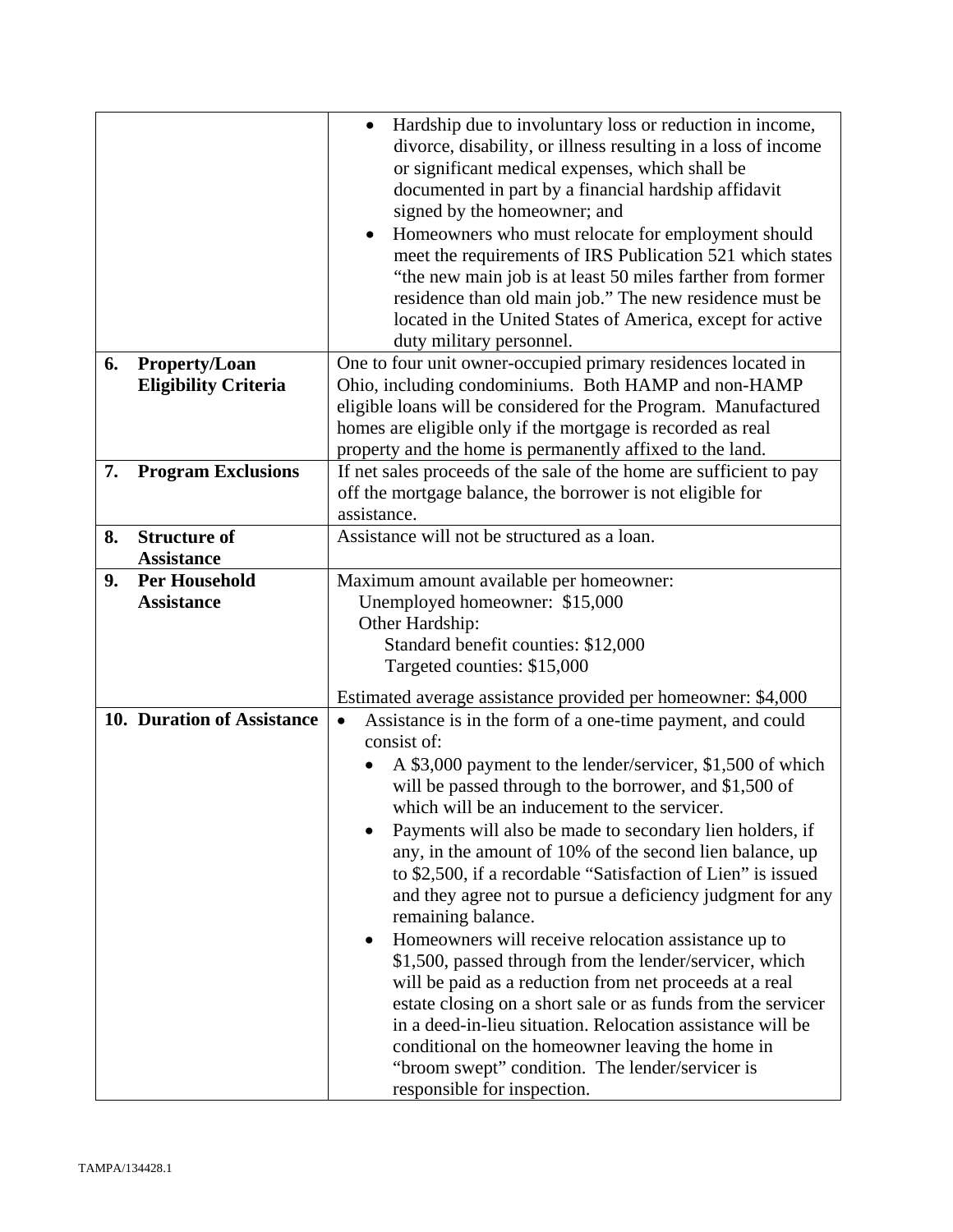|                                                                                 | No payments may be made to lender/servicer until a short sale<br>$\bullet$<br>or deed-in-lieu agreement is executed.<br>The expected duration of the program is three years.                                                                                                                                                                                                                                                                                          |  |  |
|---------------------------------------------------------------------------------|-----------------------------------------------------------------------------------------------------------------------------------------------------------------------------------------------------------------------------------------------------------------------------------------------------------------------------------------------------------------------------------------------------------------------------------------------------------------------|--|--|
| 11. Estimated Number of<br>Participating<br><b>Households</b>                   | It is expected that 3,300 households will be assisted under the<br>Program.                                                                                                                                                                                                                                                                                                                                                                                           |  |  |
| 12. Program Inception/<br><b>Duration</b>                                       | The Program will begin September 27, 2010 and is expected to<br>continue until December 31, 2017 or when available funds are<br>exhausted.                                                                                                                                                                                                                                                                                                                            |  |  |
| 13. Program Interactions<br>with Other Programs<br>(e.g. other HFA<br>programs) | Homeowners may have previously received assistance from the<br>Rescue Payment Assistance Program and/or the Mortgage<br>Modification with Principal Reduction Program prior to using the<br>Program. Homeowners may have previously received or may<br>currently receive assistance from the Partial Mortgage Payment<br>Assistance Program. Homeowners may be approved for<br>assistance under the Program only if they have not exhausted their<br>maximum benefit. |  |  |
| 14. Program Interactions<br>with HAMP                                           | HAFA may not be combined with any element of the Program.<br>The homeowner must first apply for HAFA and either be denied<br>or have no response from the lender/servicer within 30 days to be<br>eligible for the Program.                                                                                                                                                                                                                                           |  |  |
| 15. Program Leverage<br>with Other Financial<br><b>Resources</b>                | Lenders/servicers must agree to release homeowners from future<br>obligations or judgments as part of the process of approving a<br>short sale, cash for keys, or deed-in-lieu agreement. First and<br>second mortgage holders must accept less than full payoff.<br>$\boxtimes$ No<br>$\Box$ Yes                                                                                                                                                                     |  |  |
| 16. Qualify as an<br>Unemployment<br>Program                                    |                                                                                                                                                                                                                                                                                                                                                                                                                                                                       |  |  |